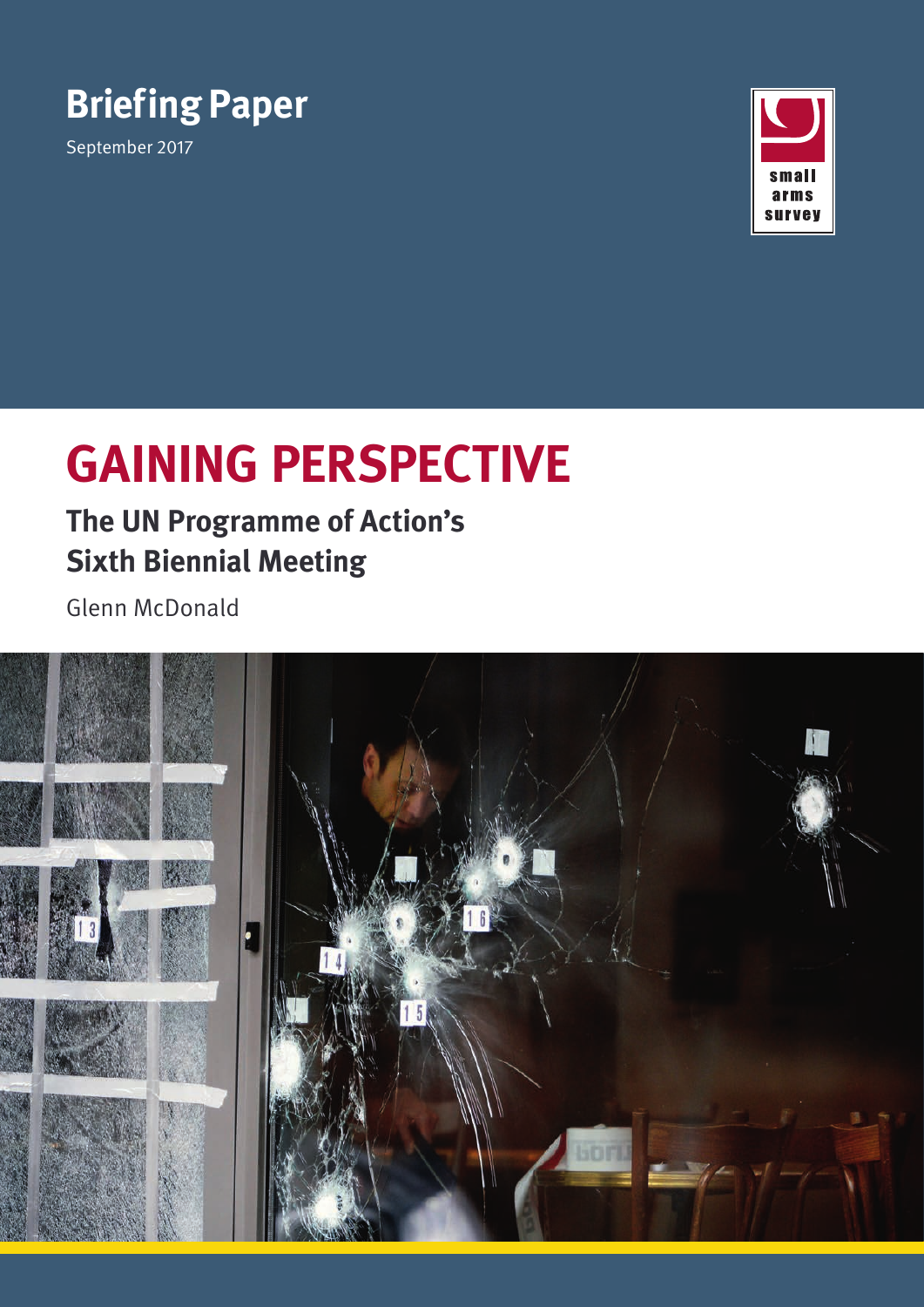### **Credits and contributors**

**Copy-editor**: Alex Potter ([alex.potter@mweb.co.za\)](mailto:alex.potter%40mweb.co.za?subject=)

**Proofreader**: Stephanie Huitson ([readstephanie@ymail.com](mailto:readstephanie%40ymail.com?subject=))

**Design and layout**: Rick Jones ([rick@studioexile.com](mailto:rick%40studioexile.com?subject=Enquiry))

Printed by nbmedia in Geneva, Switzerland

#### About the author

**Glenn McDonald** is managing editor and senior researcher at the Small Arms Survey. His research at the Survey has focused on small arms control measures and processes, and he has published for the Survey and others on these topics in various media since 2001. He has served as an advisor to the successive chairs of UN small arms meetings and negotiations (2004–05, 2008–16) and has directly supported the small arms-related work of other international organizations and governments. He has also been a supporting speaker at numerous courses, conferences, and workshops. His work experience prior to the Small Arms Survey includes UN peacekeeping in Somalia (1994–95) and post-conflict peacebuilding in Rwanda (1995). He holds law degrees from McGill University (Montréal) and graduate degrees in international law and international relations from the Graduate Institute of International and Development Studies (Geneva).

#### Acknowledgements

This Briefing Paper, and the author's participation in the Sixth Biennial Meeting of States (BMS6), would not have been possible without the financial support of the Federal Republic of Germany. The author also wishes to thank Mark Bromley (Stockholm International Peace Research Institute) and staff at the UN Office for Disarmament Affairs for their reviews of an earlier version of the paper. He is equally indebted to Ambassador E. Courtenay Rattray (Jamaica), BMS6 chair, for the opportunity to participate in BMS6 as one of his advisors.

Readers should note that the views expressed in this Briefing Paper are those of the author and should not be attributed to either Ambassador Rattray or the Government of Jamaica.



A police technician works at the scene of an attack by a gunman in Copenhagen, Denmark, February 2015. Source: Liselotte Sabroe/Scanpix Denmark/Reuters



**Federal Foreign Office**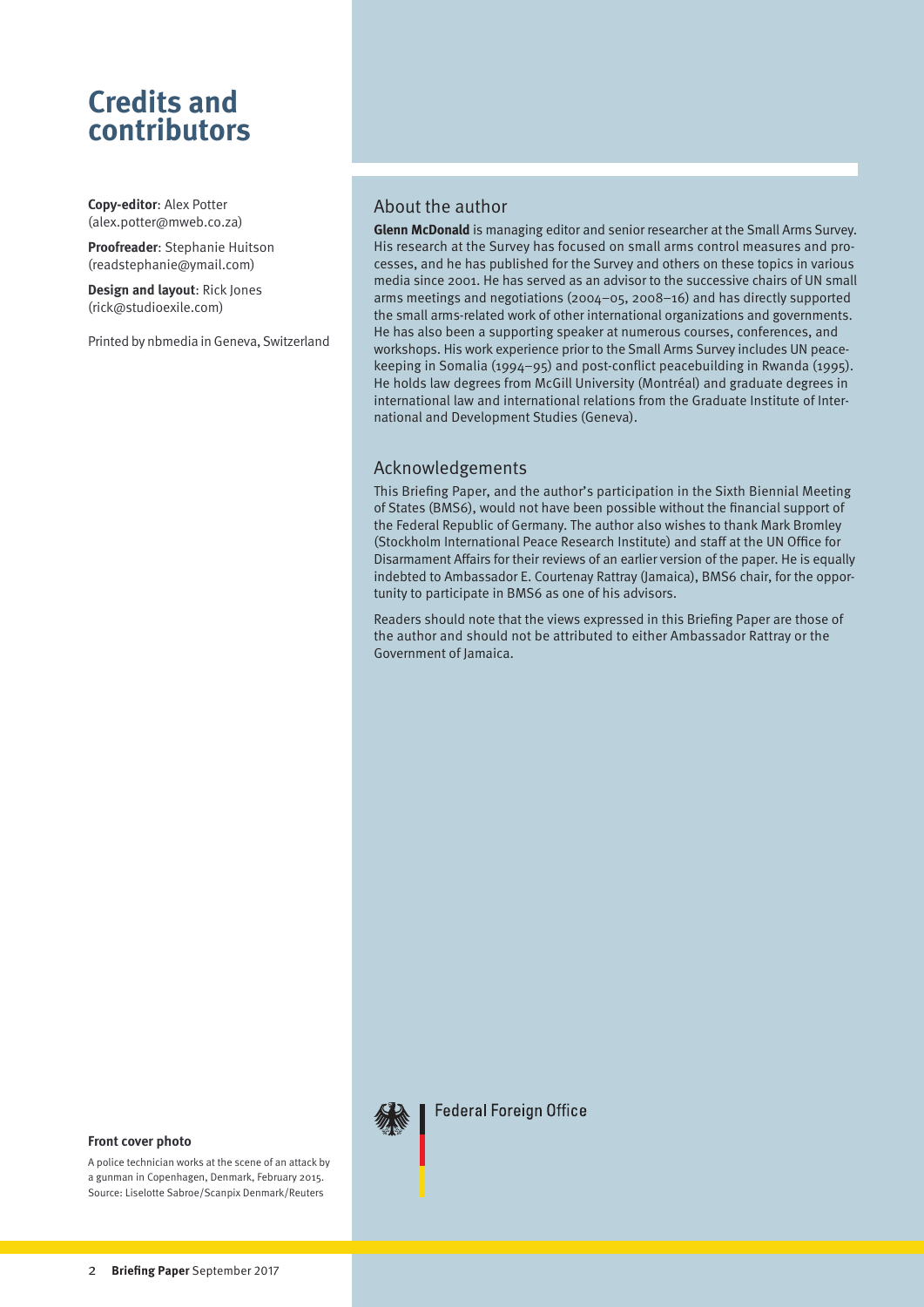### **Overview**

This Briefing Paper reviews the results of BMS6, the final PoA meeting in advance of the PoA's Third Review Conference and the first to follow the adoption of the SDGs. As explained in the text, the BMS6 outcome document, adopted by UN member states in June 2016, adds important value to the UN small arms framework. Firstly, in areas ranging from the prevention of small arms diversion to the promotion of security in conflict and post-conflict situations, it develops elements of practical PoA and ITI implementation that featured in earlier PoA meeting outcomes. The BMS6 text also breaks fresh ground by connecting the UN small arms process with the SDGs, and by highlighting the importance of new forms of small arms trafficking and of gender. Generally, it does more than preceding PoA meetings to draw connections between the UN small arms instruments and related instruments, organizations, issues, and processes. It is now up to the Third Review Conference to build on these gains as it maps out the next phase of global activity on small arms.

## **Key findings**

- The BMS6 outcome strengthens practical PoA and ITI implementation in areas ranging from the prevention of small arms diversion to the promotion of security in conflict and post-conflict situations.
- The BMS6 text also breaks fresh ground by connecting the UN small arms process with the SDGs, and by highlighting the importance of new forms of small arms trafficking and of gender.
- Generally, the BMS6 outcome does more than preceding PoA meetings to draw connections between the UN small arms instruments and related instruments, organizations, issues, and processes—stressing implementation synergies in the form of improved cooperation, coordination, and information exchange.
- The PoA's Third Review Conference, scheduled for June 2018, faces two main tasks: further strengthening the implementation of UN small arms norms; and ensuring the UN framework's continued relevance in the face of new security challenges—and opportunities.

#### **Introduction**

The Sixth Biennial Meeting of States  $(BMS6)$ ,<sup>1</sup> held in June 2016, was the final meeting for the UN Small Arms Programme of Action (PoA) (UNGA, 2001b) before the PoA's six-year stock-taking exercise, the Third Review Conference,<sup>2</sup> scheduled for 2018. It was also the first PoA meeting to follow the adoption of the Sustainable Development Goals (SDGs) in September 2015 (UNGA, 2015a). Taking the SDGs and other new developments into account, BMS6 needed to prepare the ground for the Review Conference.

This Briefing Paper explains how BMS6 fulfilled this objective. It begins by describing preparations for the meeting and the meeting itself, with a particular focus on the development of the BMS6 outcome document. Subsequent sections of the paper analyse the contents of the BMS6 outcome in detail, highlighting sources of added value, along with issues that were left unresolved. The concluding sections consider what the Third Review Conference can take from BMS6—and other recent PoA-related meetings—when mapping out the next phase of global activity on small arms.

#### **Containing multitudes: the Sixth Biennial Meeting of States**

The mandate for BMS6 derived from the PoA and, more directly, from the outcome of the PoA's Second Review Conference.3 The period leading from the PoA's Second to Third Review Conference (2012–18) added two BMSs and an open-ended meeting of governmental experts (MGE) to the list of meetings convened since the PoA's adoption in 2001 (see Figure 1).

The BMS5 outcome, while hardly ground breaking, had identified a series of practical measures for the strengthened implementation of the PoA—and of the International Tracing Instrument (ITI), agreed by the UN membership in 2005 (UNGA, 2005)—in the areas that the meeting covered, in particular stockpile management, and weapons marking, record-keeping, and tracing (see McDonald, 2015). For BMS6, the challenge was to address a broader range of small arms control challenges, while sharpening some of the tools that had been developed in outline form at previous PoA meetings. At the same time, it was important that BMS6—the first gathering of PoA diplomats<sup>4</sup> to follow the entry into force of the Arms Trade Treaty (ATT) (UNGA, 2013) and the adoption of the SDGs —assess the implications of these developments for the UN small arms process.5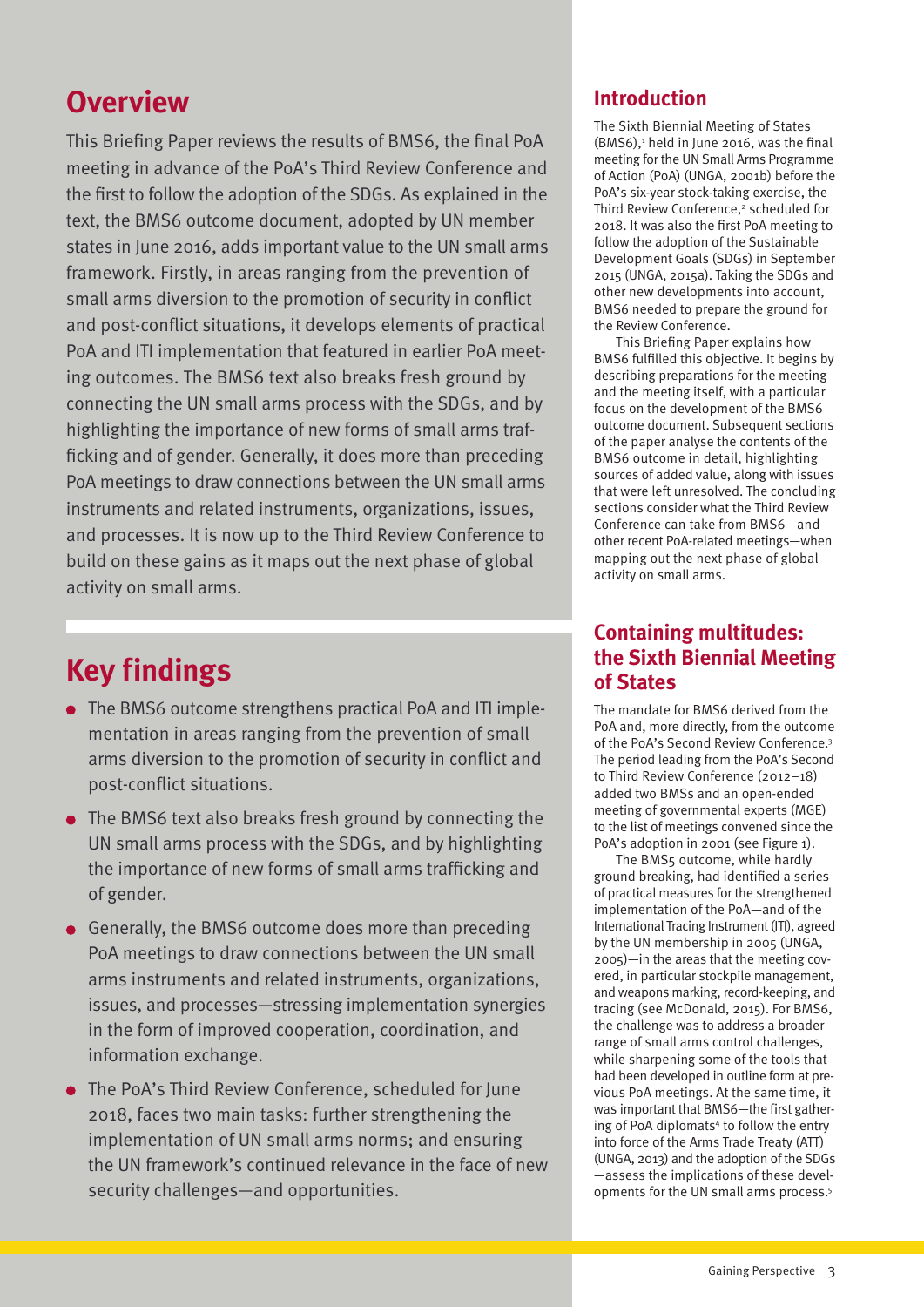#### **Figure 1** Timeline of PoA meetings



Consistent with practice following the PoA's First Review Conference, the chair of BMS6, Ambassador E. Courtenay Rattray of Jamaica, was designated well in advance of the meeting, in late 2015. He immediately launched into meeting preparations, convening an initial round of informal consultations at UN headquarters in New York on 15 December 2015. By mid-February 2016, following interventions from UN member states at the first two informal consultations, it was clear that BMS6 could adopt the same working methods that had been used for BMSs since 2008 (BMS3). Besides the early designation of the meeting chair, these included convening informal consultations in advance of the meeting;<sup>6</sup> developing draft versions of the meeting outcome document during the preparatory period; and focusing the meeting on specific themes, rather than on the PoA as a whole (Jamaica, 2015a; 2015b; 2016a).7

Delegations reached preliminary agreement on the BMS6 agenda at their third round of informal consultations, on 22 February 2016 (Jamaica, 2016b). Formally confirmed at BMS6 itself, the agenda put the spotlight on:

- the 2030 Agenda for Sustainable Development;
- the role of regional and sub-regional organizations in PoA implementation;
- 'recent developments in small arms and light weapons technology and their implications for the International Tracing Instrument'; and,
- under the rubric of international cooperation and assistance, 'the provision

of training, equipment and the transfer of technology' and 'the adequacy, effectiveness and sustainability of assistance' (UNGA, 2016a).

Ambassador Rattray presented the UN membership with an initial 'Zero Draft' of the BMS6 outcome at the end of February 2016 (Jamaica, 2016c). At first little more than an outline of potential topics for the outcome document, beginning with 'Draft 1', released on 20 April (Jamaica, 2016d), these drafts developed many of the concepts and action points, as well as specific language, that would feature in the final BMS6 outcome.<sup>8</sup> They drew on the interventions made by national delegations at the informal consultations, but also, as had been the case at previous BMSs, on 'working papers, written contributions and edits' submitted by the UN membership during the preparatory period (Jamaica, 2016e; 2016g).<sup>9</sup> 'Draft 4', sent by the chair-designate to the UN membership on 3 June after the eighth and final round of informal consultations, provided BMS6 with a relatively detailed (110-paragraph) template for the final outcome document (Jamaica, 2016i).10

BMS6 was held at UN headquarters in New York from 6 to 10 June 2016. All BMSs since 2008 (BMS3) had dispensed with general statements, instead moving directly to substantive discussions on agreed meeting themes. BMS6 followed this practice.<sup>11</sup> Ambassador Rattray, moreover, in introducing the discussion of PoA implementation, encouraged delegations to speak to the contents of 'Draft 4'. He also set a time limit of three minutes for national interventions and five minutes

for states speaking for a broader group of countries.

In the event, BMS6 proceeded at a brisk pace—ahead of the schedule provided for in the Programme of Work (UNGA, 2016b). This allowed the chair to devote significant time, including time originally pencilled in for the thematic discussions, to informal consultations geared to negotiations on the draft outcome document. Informal consultations over the first three days of BMS6 picked at 'Draft 4' from beginning to end, leading Ambassador Rattray to issue a fifth draft of the outcome document on Wednesday evening, 8 June (Jamaica, 2016k). Thursday morning, 9 June, saw the last formal interventions from UN member states, as well as international and regional organizations, NGOs, and civil society. During the afternoon the UN membership focused on the sticking points in the negotiations. These included:

- the place of ammunition in the PoA framework;
- references in the draft outcome document to the ATT;
- references to the SDGs;
- border controls;  $\bullet$
- references to Security Council resolutions, peacebuilding, and peacekeeping;
- end-user and end-use certificates and certification;
- the gender aspects of PoA implementation; and
- the analysis of PoA and ITI implementation based on national reporting.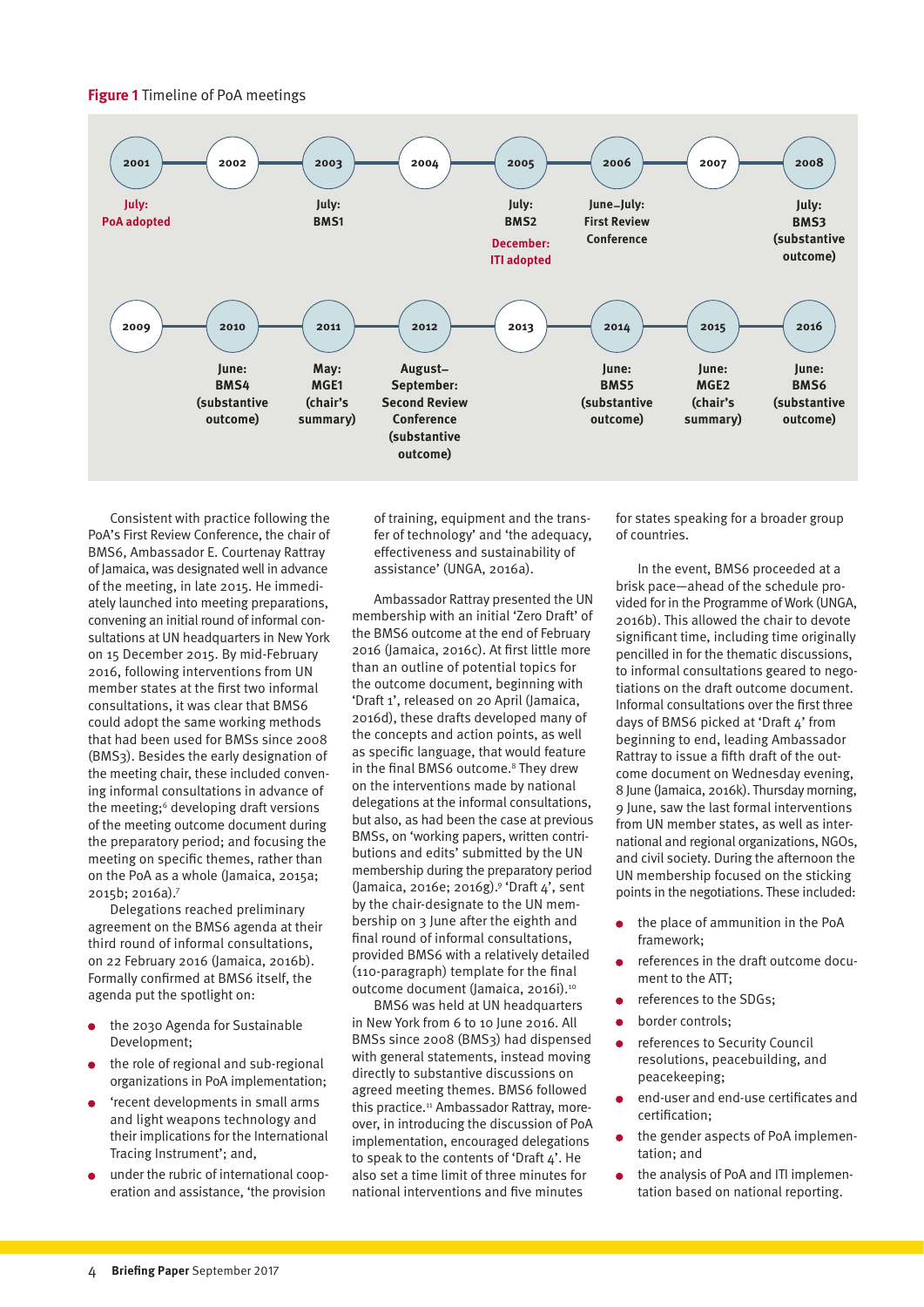

A new draft of the outcome (version 6) was issued overnight on Thursday–Friday, 9–10 June (Jamaica, 2016l). But a new push for consensus on Friday morning, the last day of BMS6, foundered amid continuing disagreement on such issues as implicit references in the draft outcome to ammunition and the ATT, as well as the analysis of national implementation.

Facilitation meetings led by the chair the same morning involving those on opposite sides of these disagreements saw the obstacles—except, to some extent, that involving ammunition removed. Ambassador Rattray tabled a new version (7) of the outcome document at the opening of the afternoon session (Jamaica, 2016m). After making minor language corrections to it, the UN membership adopted this version by consensus the same afternoon (UNGA, 2016d) although one state, Iran, dissociated itself from a paragraph that had sought to paper over differences regarding the application of the PoA to ammunition, parts and components, and explosive material (UNGA, 2016d, para. 9; 2016c, para. 21).

#### **Something for everyone: the BMS6 text**

Since BMSs had begun focusing on specific meeting themes in 2008 (BMS3), international cooperation and assistance, and overall implementation of the ITI had been recurring topics. BMS3 added brokering controls, as well as stockpile management and surplus disposal

to this list (UNGA, 2008a), while BMS4 included border controls and PoA follow-up mechanisms in its agenda (UNGA, 2010). BMS5 opted for a single additional theme, namely 'stockpile management, including physical security measures of small arms and light weapons' (UNGA, 2014b).

At BMS6 UN member states opened up the discussion of the PoA to the instrument as a whole, while highlighting the role of 'regional and subregional arrangements and organizations' in PoA implementation, as well as the implications for the PoA of the 2030 Agenda for Sustainable Development (UNGA, 2016d, s. I). The ITI segment similarly provided for a consideration of all aspects of ITI implementation, but emphasized the subject discussed at MGE2: 'recent developments in small arms and light weapons technology and their implications for the International Tracing Instrument' (s. II). The discussion of international cooperation and assistance built on preceding PoA– ITI meeting agendas and discussions to highlight two issues:

- 'the provision of training, equipment and the transfer of technology'; and
- 'the adequacy, effectiveness and sustainability of assistance' for PoA and ITI implementation (s. III).

The BMS6 discussions—and resulting outcome—also included the topic 'Other issues and topics of relevance for the effective implementation of the Programme of Action and the International Tracing Instrument' (UNGA, 2016d, s. IV). This section, a feature of BMS outcomes since

BMS3, comprises issues that do not enjoy the consensus support of the UN membership, either because some states believe they fall entirely outside the scope of the PoA and ITI, or because, in their view, they were not part of the meeting agenda. Like its BMS5 counterpart, the list of 'other issues' in the BMS6 outcome is short, containing only two items. To some extent this reflects the inclusion of a few new topics in the PoA framework—for example, that of sustainable development. It also reflects the efforts states have made in recent years to incorporate controversial issues in some form in the main, agreed part of the outcome document.

The next sections review the agreed contents of the BMS6 outcome—excluding 'Other issues'—in greater detail, beginning with the provisions that focus on the PoA.

### PoA measures

#### National regulation

The PoA section of the BMS6 outcome begins by noting the importance of national regulatory frameworks—laws, regulations, and administrative procedures—'for the full and effective implementation of the Programme of Action' (UNGA, 2016d, para. 8), echoing the basic PoA commitment in this area (UNGA, 2001b, para. II.2). The BMS6 text complements this provision by emphasizing the importance of 'inter-agency coordination, and, where they exist, national action plans' to the same end (UNGA, 2016d, paras. 8, 100).<sup>12</sup>

BMS5 had made reference to another means of strengthening PoA implementation, specifically the use of 'standards and guidelines' for stockpile management and security (UNGA, 2014b, paras. 12, 17f). The BMS6 outcome makes a broader reference to the use of 'standardized implementation guidelines' for the implementation of the PoA as a whole (UNGA, 2016d, para. 32), while a second provision encourages states to take advantage of regional and sub-regional initiatives in developing and sharing 'best practices and standards' that support PoA implementation (para. 44). These references are generic, not specific, since some states continue to oppose specific mention of the International Small Arms Control Standards, developed by the UN's internal mechanism for coordinating action on small arms (UNCASA, n.d.). In any case, the idea that countries can usefully draw on existing international, regional, and sub-regional guidelines and standards when implementing the PoA (and ITI) has found firm footing in the PoA process.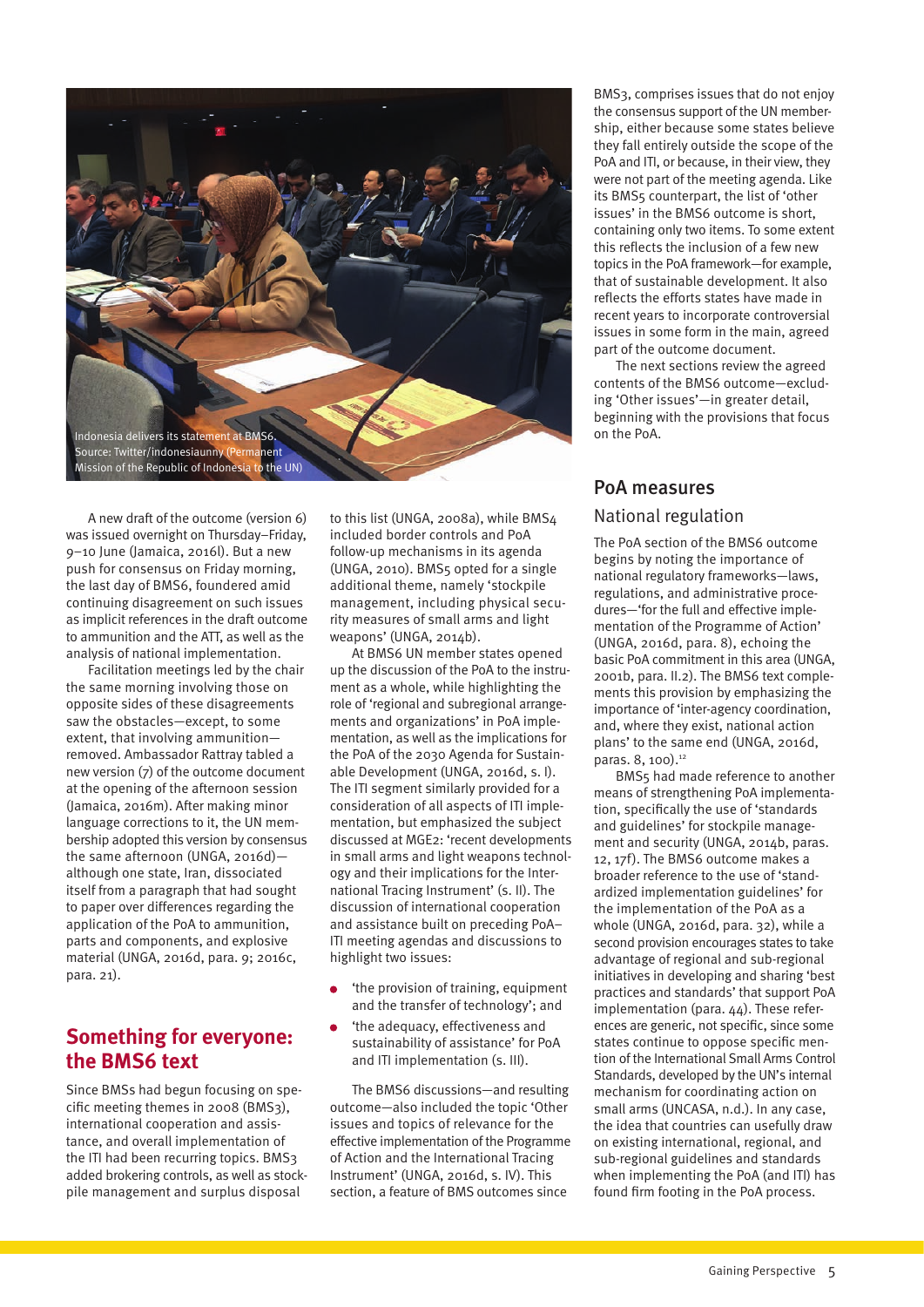#### Stockpile management and security

Two previous BMSs had dealt fairly extensively with the subject of stockpile management and security (small arms held by national security forces).<sup>13</sup> The BMS6 outcome also devotes considerable attention to the issue,<sup>14</sup> starting with the observation that 'the inadequate management of stockpiles of small arms and light weapons remains a concern' (UNGA, 2016d, para. 16). While some of the BMS6 provisions on stockpile management cover old ground, many offer significant value added. Under paragraph 38 of the BMS6 outcome, states undertake 'to continually assess national stockpiles for surpluses and to responsibly dispose of small arms and light weapons that no longer meet operational needs, preferably through destruction' (UNGA, 2016d). This is a somewhat clearer, less equivocal formulation of the commitment originally found in the PoA (see UNGA, 2001b, para. II.18), perhaps reflecting greater awareness of the diversion and safety risks posed by excess stockpiles.<sup>15</sup>

The BMS6 outcome also modestly innovates in relation to the PoA by sometimes referring to the 'life-cycle management' of small arms stockpiles (UNGA, 2016d, paras. 14, 102, 109). Like the BMS5 outcome, which first used the term within the PoA framework, it does not say exactly how life-cycle management differs from the 'standards and procedures' the PoA prescribes for the management and security of small arms stockpiles (UNGA, 2001b, para. II.17).16 Yet it hints at a broader, more holistic approach to the management of such stockpiles with a reference in paragraph 102 to 'normative frameworks, structures and procedures, training, personnel management, financing and infrastructure' (UNGA, 2016d). The same paragraph emphasizes the importance of 'building sustainable capacity' for this purpose.<sup>17</sup>

The BMS6 outcome adds further value to text on stockpile management previously agreed within the PoA framework by emphasizing:

- the importance of stockpile management and security for the 'transportation, movement and transfer' of small arms within a country (UNGA, 2016d, para. 15);18
- synergies between stockpile management and weapons marking, recordkeeping, and tracing (paras. 14, 18, 66, 92, 106); and
- the potential use of new technologies for enhanced stockpile management and security (para. 18).<sup>19</sup>

#### Combating illicit trafficking

Although not a central focus of the BMS6 agenda, the BMS6 outcome pays significant attention to the subject of illicit small arms trafficking. This includes a recap of the PoA's encouragement to states and the World Customs Organization (WCO) to cooperate with the International Criminal Police Organization (INTERPOL) 'in identifying and acting against groups and individuals involved in the illicit [small arms] trade' (UNGA, 2016d, para. 54),20 as well as language developing PoA commitments in related areas. Paragraph 75, for example, highlights the value of exchanging information on illicit brokering,<sup>21</sup> while paragraphs 12 and 107 emphasize 'the importance of end-use certification' to the effective control of small arms transfers—extending the PoA's reference to 'authenticated end-user certificates' (UNGA, 2001b, para. II.12) to cover the broader process of assessing declared end users and end uses before authorizing small arms exports.<sup>22</sup>

Building on the PoA<sup>23</sup> and subsequent PoA meeting text,<sup>24</sup> the BMS6 outcome emphasizes the importance of border controls and cross-border cooperation to counter-trafficking efforts (UNGA, 2016d, paras. 33–35, 104). It also draws attention to developments in weapons trafficking of increasing concern, namely the use of the internet to traffic small arms, the illicit conversion of replica weapons into functional weapons, and the illicit reactivation of deactivated small arms (paras. 10, 31, 37, 72).

#### Preventing diversion

Building on discussions dating back to MGE1 regarding PoA norms on stockpile management and the ITI,<sup>25</sup> the BMS6 outcome devotes significant space to the issue of small arms diversion—that is, the diversion of legal weapons to unauthorized end users and end uses. It first includes a relatively comprehensive statement of the problem. Paragraph 14 indicates that diversion can take the form of 'theft, loss and unauthorized re-export', while paragraph 37 specifies that the prevention of diversion is relevant not only to societies at peace, but also to those suffering or emerging from armed conflict.<sup>26</sup>

As for remedial action, in paragraph 107 states undertake 'to increase national capacity to take account of diversion risks when assessing applications for the authorization of exports of small arms and light weapons'. In preventing diversion, the BMS6 outcome also emphasizes the utility of exchanging information on 'physical

stockpile management and security', 'permanent weapons deactivation', and traced weapons (UNGA, 2016d, paras. 37, 85). Expanding on a general reference to 'available tools' for information sharing in the BMS5 outcome (UNGA, 2014b, para. 27c), paragraph 89 of the BMS6 outcome makes specific reference to 'the use of web-based databases, such as those of INTERPOL'<sup>27</sup> in strengthening the exchange and use of information on the illicit small arms trade, 'as well as diversion to illicit markets'.

#### Terrorism

Following a series of terrorist attacks involving small arms in Africa, Western Europe, and the United States in 2015–16, the BMS6 outcome highlights the problem of terrorism. It recognizes the need to address the problem (UNGA, 2016d, para. 17), including at its source ('root causes'; para. 28). More specifically, UN member states link measures designed to curb diversion, such as stockpile management and permanent weapons deactivation, to counter-terrorism efforts (paras. 14, 37). They also undertake to coordinate national-level implementation of the PoA with related instruments, issues, and processes, including those concerning terrorism (para. 35), and to enhance cooperation with INTERPOL, the UN Office on Drugs and Crime (UNODC), and the UN's counter-terrorism mechanisms in combating terrorism (paras. 54, 62). They also note the importance of across-the-board PoA implementation in preventing 'the acquisition of small arms and light weapons by terrorists, thus reducing the potential impact of their attacks' (para. 30).

#### Crime

References to transnational organized crime in a PoA–ITI meeting outcome are nothing new, given the linkages between the implementation of the ITI (and PoA) and the UN Firearms Protocol (UNGA, 2001a)—acknowledged in paragraph 67 of the BMS6 outcome in relation to the ITI. The BMS6 text cites transnational organized crime as a concern in many of the paragraphs cited above relating to terrorism. Yet paragraph 35, in which states undertake to coordinate nationallevel implementation of the PoA with related instruments, issues, and processes, refers to 'organized crime' rather than 'transnational organized crime'. Underlining its application to nationallevel concerns as well as transnational ones, the same paragraph also refers to 'urban crime'.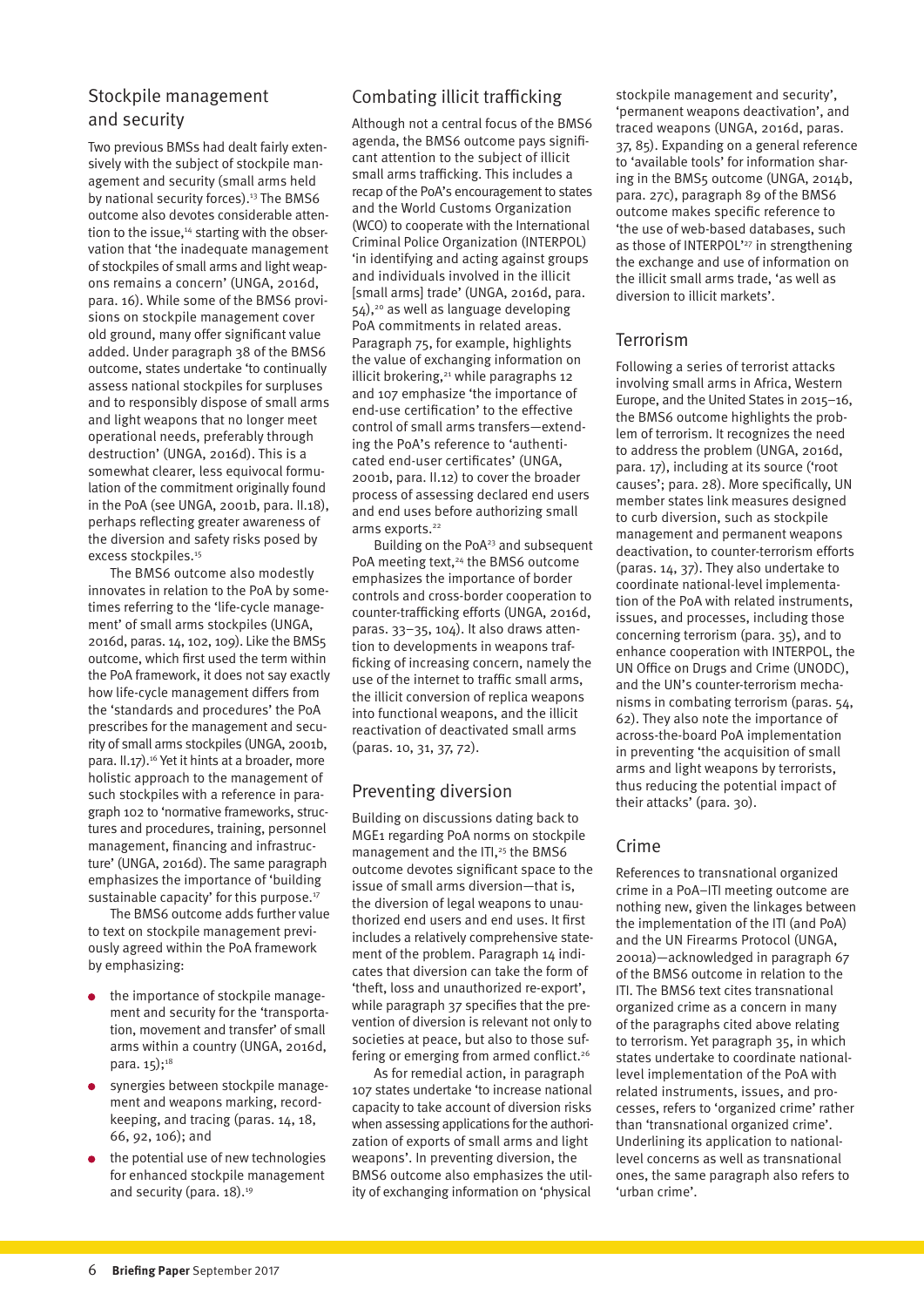#### Small arms control in conflict and post-conflict situations

Since the Second Review Conference, PoA–ITI meeting outcomes have put greater emphasis on the application of the PoA and ITI to conflict and post-conflict situations, including the use of the ITI for conflict tracing (see 'ITI measures' section, below). PoA measures with conflict and post-conflict applications that figure in the BMS6 outcome include stockpile management (UNGA, 2016d, para. 37) and the disarmament, demobilization, and reintegration (DDR) of ex-combatants (paras. 35, 56).

But the BMS6 outcome stresses the relevance of the PoA—and of small arms control—*generally* to conflict and postconflict situations. Relevant contexts include UN peacekeeping missions (para. 55) and post-conflict reconstruction programmes, including peacebuilding (para. 56). The outcome specifically cites the need to assist states emerging from conflict in implementing the PoA (para. 57). The section of the outcome document on international cooperation and assistance repeats this theme, 'urg[ing] States in a position to do so to build sustainable capacity' for small arms 'identification, tracing and control' in conflict and postconflict situations (para. 105).

#### Gender

In line with the Second Review Conference and BMS5 outcomes, and the broader UN agenda on women, peace, and security, the BMS6 text endorses 'the meaningful

participation and representation of women in policymaking, planning and implementation processes related to the Programme of Action', citing the specific examples of 'their participation in national small arms commissions and in programmes relating to community safety and conflict prevention and resolution' (UNGA, 2016d, para. 59).<sup>28</sup>

The BMS6 outcome breaks new ground in the PoA process, however, by referring to the broader gender- and age-related aspects of the small arms problem ('women, men, girls and boys'; para. 58). States undertake 'to take account of the differing impacts of illicit small arms and light weapons' on these groups in small arms-related policies and programmes (para. 58), strengthening the latter through the collection of gender-disaggregated data and increased funding (paras. 60–61). Finally, paragraph 25 notes the 'implications' (adverse impacts) the illicit small arms trade has 'for the realization of several Sustainable Development Goals, including those relating to . . . gender equality'.

#### Ammunition: yes and no

During the negotiations on the BMS6 outcome document, several states made language proposals that included the terms 'ammunition', 'parts and components', and 'explosive material'—references that, as at past PoA meetings, other states firmly opposed. UN member states have been divided on the question of whether the PoA includes ammunition in its scope



since the time of the instrument's adoption. In the absence of a definition of small arms and light weapons in the PoA, there is no correct answer to this question—although, as a practical matter, it is clear that, to be effective, control measures must extend not only to weapons, but also to their ammunition.

As it turns out, the BMS6 outcome follows the example of the BMS5 outcome by including references to risks ('accidental explosions', 'protecting the environment'; UNGA, 2016d, para. 14), investigative methods ('ballistics information and  $\ldots$  databases'; para. 68),<sup>29</sup> and activities ('life-cycle management'; paras. 14, 102, 109) that are more relevant to ammunition than to weapons.

Most importantly, breaking with past precedent, the BMS6 outcome elects to bring the underlying disagreement about the application of the PoA to ammunition (and parts and components and explosive material) into the open. Paragraph 9 reads:

States noted that some States apply relevant provisions of the Programme of Action to material additional to that mentioned in the International Tracing Instrument definition of small arms and light weapons, while recognizing that other States were of the view that such material was outside the scope of the Programme of Action (UNGA, 2016d).

In essence, in the absence of a definition of small arms and light weapons in the PoA, states recognize that they are free to limit their application of the instrument to the types of weapons contained in the ITI definition of small arms and light weapons—which clearly excludes ammunition from its scope—or to apply it not only to weapons, but also to such additional 'material' as ammunition, parts and components, and explosives.

While it is entirely conceivable that future PoA meetings will see the continuation of the divisive—and inconclusive discussions of the PoA's scope, paragraph 9 of the BMS6 outcome offers the UN membership a way out of the ammunition imbroglio. Firstly, and most importantly, paragraph 9 points to an agreement to disagree on the question of the PoA's scope, thus allowing UN member states to move on to other issues. Secondly, by explicitly referring to the ITI, the paragraph arguably incorporates the ITI definition of small arms and light weapons into the PoA framework, clarifying what items states must *at a minimum* regulate when implementing the PoA.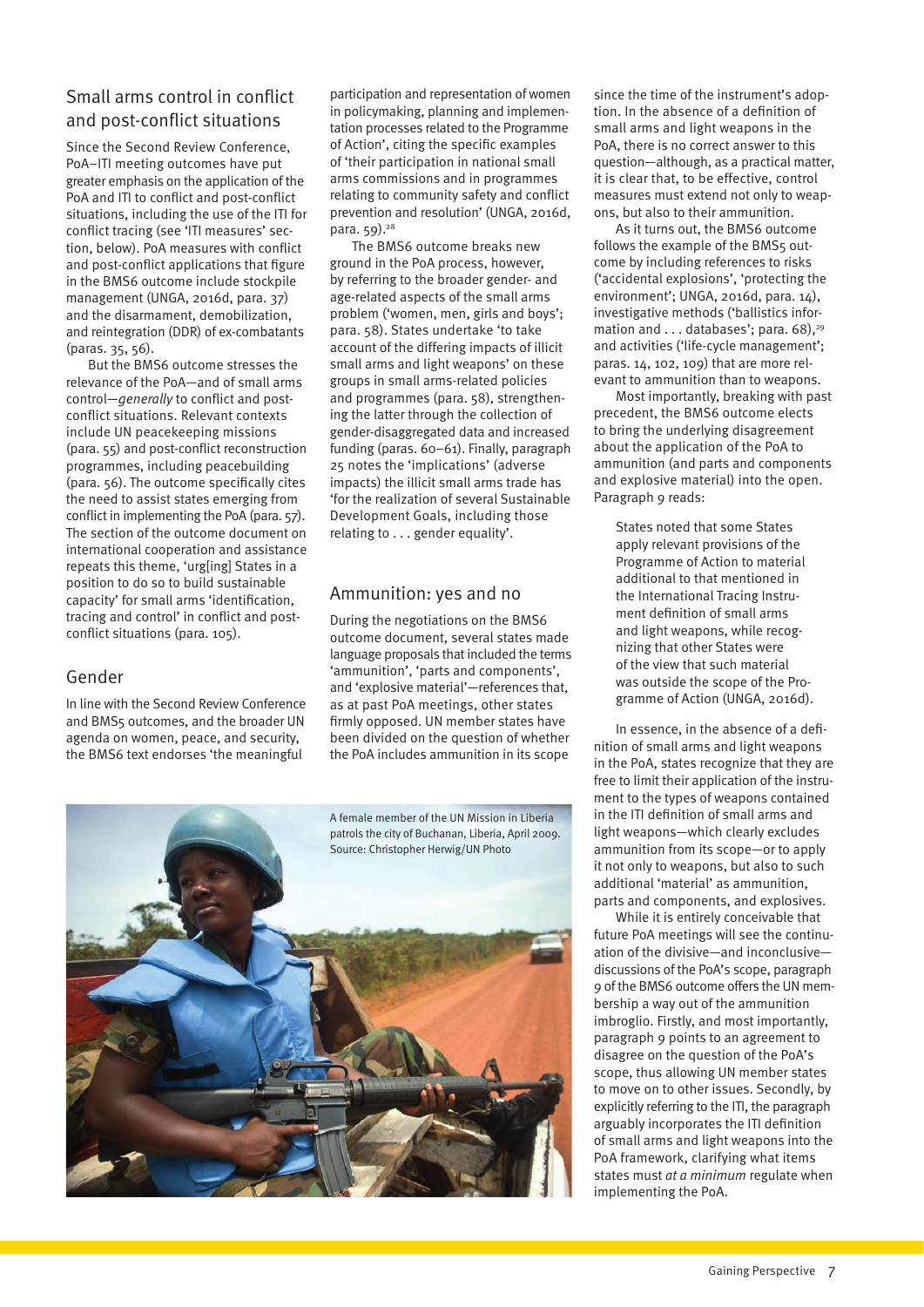#### ITI measures

The PoA–ITI meeting outcomes that preceded BMS6 covered many of the basics of ITI implementation (weapons marking, record-keeping, and tracing).30 The BMS6 text does not recap these provisions in any detail, although it does include a general commitment '[to] continue to mark, record and trace small arms and light weapons in accordance with the provisions of the [ITI]' (UNGA, 2016d, para. 77), together with an acknowledgement of the importance of 'strict national regulatory frameworks' to ITI implementation (para. 65).

The BMS6 text fails to reiterate the commitment states made in the ITI to 'designate one or more national points of contact to exchange information and act as a liaison on all matters relating to [ITI] implementation' (UNGA, 2005, para. 25). $31$ UN member states were extremely slow to give effect to this commitment, with only 18 having provided the UN with the required information by mid-January 2011 (McDonald, 2011, p. 50). The Second Review Conference set a deadline of the Third Review Conference for the designation of points of contact (UNGA, 2012a, annexe II, para. 2f). The BMS5 outcome reiterated the commitment, but failed to mention the deadline (UNGA, 2014b, paras. 24, 27h). The BMS6 text mentions neither commitment nor deadline. Wilful neglect or deadline rendered moot? In fact, as of mid-January 2017, 126 UN member states had provided the UN Office for Disarmament Affairs with point of contact information for the ITI (UNODA, n.d.)—a huge improvement over the January 2011 total.

Despite these advances, the UN membership has mostly ignored its other major commitment for ITI-related information exchange, namely the provision of information on 'national marking practices related to markings used to indicate country of manufacture and/or country of import as applicable' (UNGA, 2005, para. 31b). This information is as important as that on national points of contact. A country that seeks to trace a small arm or light weapon must first, based on the weapon's markings, identify the country of manufacture or, where applicable, the country of last legal import—the starting point for its trace.

After noting that 'only a few States' have provided information on national marking practices in their national reports, the October 2016 report of the UN Secretary-General on small arms recommends 'that this information be collected within INTERPOL' (UNGA, 2016e, p. 9, Recommendation  $3$ ).<sup>32</sup> The report makes a similar suggestion for ITI point of contact information (p. 9, Recommendation 2).33 States could in fact use the PoA's Third Review Conference to approve both recommendations, taking advantage of existing international mechanisms to give the ITI a stronger operational footing.

In general, the ITI section of the BMS6 outcome concentrates on issues that the UN membership has focused on since the time of MGE1 and the Second Review Conference. These include the accurate identification of a small arm or light weapon as a prerequisite for tracing (UNGA, 2016d, paras. 70, 73, 87, 105), as well as the tracing of small arms in conflict and post-conflict situations (paras. 74–75, 82–84, 105). Given their relevance to both the PoA and ITI, some of the newer issues, such as the exchange and use of tracing information and recent developments in small arms manufacturing, technology, and design, are discussed in the next section of this paper. The fact is that many of the measures taken to implement the ITI will reinforce the implementation of the PoA. The ITI section of the BMS6 outcome makes this point in relation to stockpile management and security (paras. 66, 106) and in relation to small arms control in general (paras. 64–65, 86, 88).

#### Strengthening PoA and ITI implementation: cross-cutting issues

The BMS6 outcome includes several types of measures that cut across the PoA and ITI sections of the document, serving to strengthen the implementation of both instruments.

#### Implementation synergies

Although it covers a relatively wide range of small arms-related issues, the PoA is part of a broader framework for conventional arms control that complements and expands on PoA norms.<sup>34</sup> For this reason. much of the BMS6 outcome highlights the 'linkages' (UNGA, 2016d, paras. 22, 67), 'complementarities' (para. 36), and 'synergies' (para. 45) that exist between the PoA and ITI, on the one hand, and related instruments, organizations, issues, and processes, on the other.<sup>35</sup>

Regarding related instruments, while the BMS6 text mentions the UN Firearms Protocol by name, noting the 'linkages between the implementation of the [ITI] and the Protocol' (para. 67), other related instruments—such as the ATT at the global level, and 'relevant' sub-regional and regional instruments—are not named (paras. 22, 35–36, 40).

The organizations and entities cited in the synergies provisions include, first and foremost, INTERPOL (paras. 54, 83, 87, 89), which is in fact mentioned in the text of the ITI itself,<sup>36</sup> but also WCO (para.  $54$ )<sup>37</sup> and, within the UN system, the regional centres for peace and disarmament (paras. 44, 48), UN peacekeeping missions (para. 55), UN counter-terrorism mechanisms (para. 62), and UNODC (para. 62). $38$ 

As for 'related issues and processes', paragraph 35 of the outcome document cites:

- $\bullet$ DDR;
- border controls;  $\bullet$
- organized crime;
- terrorism;  $\bullet$
- urban crime;
- 'relevant resolutions of the United  $\bullet$ Nations'; and
- 'related capacity-building initiatives'.39

Further, paragraph 62 of the document refers to the related issue of drug trafficking, while paragraph 59 promotes 'the meaningful participation and representation of women' in PoA-related processes, including 'programmes relating to community safety and conflict prevention and resolution'.

In practical terms, such synergies can involve:

- 'minimiz[ing] administrative reporting burdens' (para. 40);
- 'avoiding the duplication of efforts' in PoA implementation (para. 46);
- identifying 'areas of comparative advantage in assisting States in combating the illicit [small arms] trade' (para. 47); and
- coordinating the development of assistance proposals (para. 49).

Generally, the emphasis in the synergies provisions is on 'cooperation, coordination and information-sharing' (paras. 43, 46). The next section examines the latter theme in greater detail, given its prominence in the BMS6 outcome.

#### Information exchange

The exchange of information allows states, multilateral organizations, and other stakeholders to identify small armsrelated problems and draw on collective knowledge and experience in addressing them. The BMS6 text emphasizes the importance of sharing the following types of information:

standards and practices used to  $\bullet$ combat the illicit small arms trade (UNGA, 2016d, paras. 20, 44);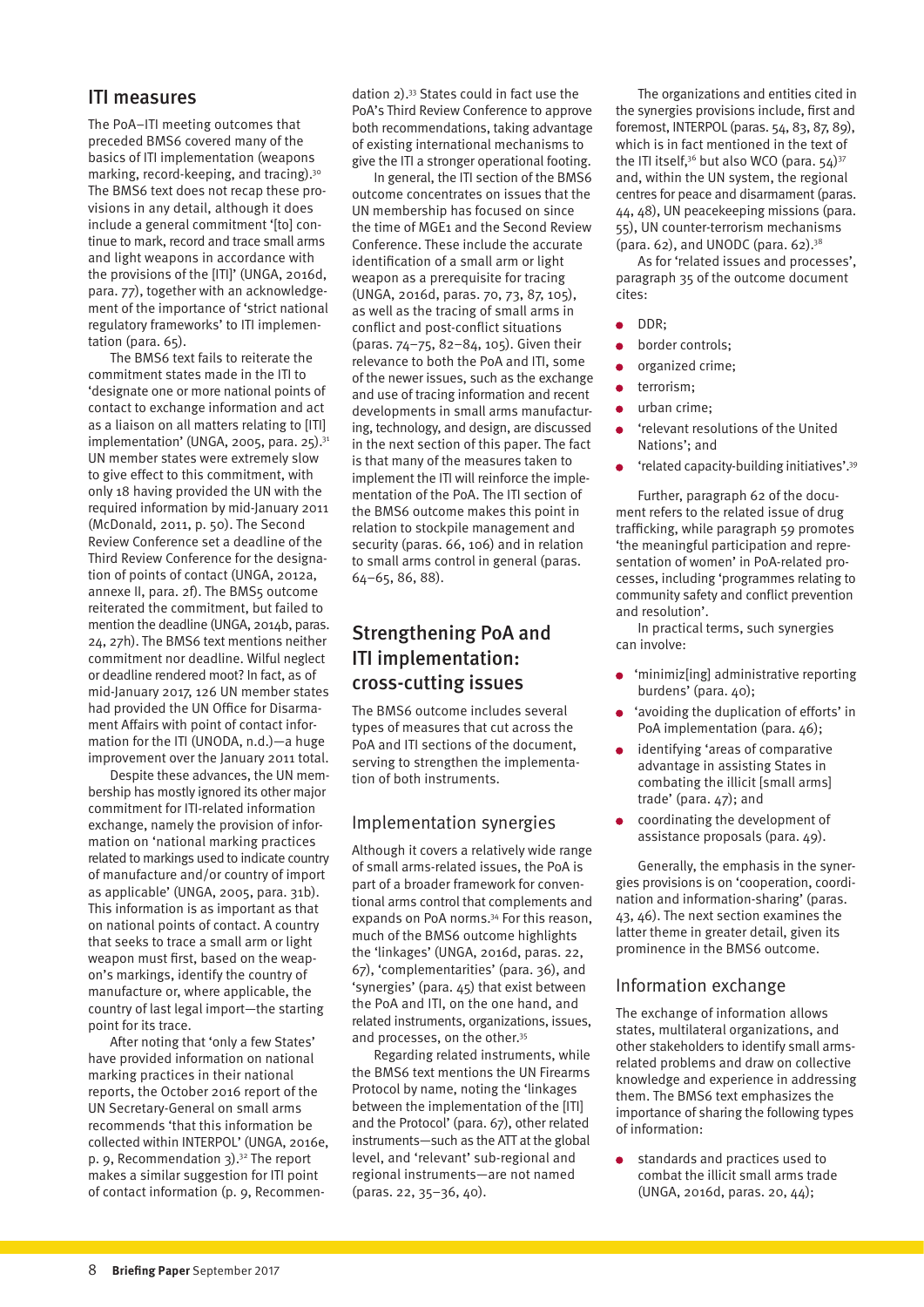

French gendarmes from UNPOL examine a Kalashnikov-pattern rifle recovered from terrorists after an attack at the Radisson Blu hotel in Bamako, Mali, November 2015. Source: Sebastien Rieussec/AFP Photo

- 'best practices in physical stockpile management and security, as well as in permanent weapons deactivation' (para. 37);
- 'tracing information'/'tracing results' (paras. 75, 82, 85, 88);
- information on the illicit small arms trade, including diversion and illicit brokering (paras. 75, 84, 88–89); and
- 'information on assistance projects, including lessons learned and best practices' (para. 117).

In broad terms, the BMS6 outcome frames the purposes of such information exchange as those of combating the illicit small arms trade (paras, 75, 104) and supporting PoA implementation (para. 43). Yet it also cites several more specific objectives:

- preventing diversion (paras. 37, 85);
- identifying 'trends and patterns' in the illicit small arms trade (para. 88); and
- 'avoiding the duplication of efforts in implementing the [PoA]' (para. 46).

Much of the text on information exchange is process-oriented, with a focus on the improved coordination of sub-regional-, regional-, and global-level action (paras. 43–46, 50). But in this area the BMS6 text also:

- highlights the role of web-based databases, including those of INTERPOL, 40 in strengthening the exchange and use of information on the illicit small arms trade (para. 89);
- promotes the sharing of information, including tracing information, in con-

flict and post-conflict situations (paras. 75, 82, 84); and

urges, where required, the building of capacity for enhanced information exchange (paras. 82, 104).

#### Synergies with the SDGs

With the adoption of the 2030 Agenda for Sustainable Development and accompanying SDGs in September 2015 (UNGA, 2015a), UN member states explicitly linked sustainable development to peace and security (Goal 16),<sup>41</sup> identifying illicit arms flows as one of the factors driving underdevelopment (Target 16.4).42 BMS6—the first PoA meeting to follow the adoption of the 2030 Agenda—offered the UN membership an initial opportunity to assess the implications of the SDGs for the UN small arms process.

In the event, the BMS6 outcome acknowledges the development–security relationship in general terms (UNGA, 2016d, para.  $24^{43}$  and through more specific references to the illicit small arms trade (para. 25) and PoA/ITI implementation (paras. 26, 99, 101), with the outcome document specifically underlining the importance of PoA and ITI implementation to the achievement of Goal 16 and Target 16.4 (para. 26).

The BMS6 text also makes several references to 'indicators' designed to measure progress made in achieving the SDGs. This includes an implicit reference to the global indicator for the weapons component of Target 16.4, Indicator 16.4.2, which at the time focused on the recording and tracing of seized small arms and light weapons (UNGA, 2016d, para. 108).<sup>44</sup>

The BMS6 outcome also encourages the development of national-level indicators, based on the PoA and ITI, in order to track progress made in curbing illicit arms flows in line with Target 16.4 (para.  $27$ )<sup>45</sup>-and with the PoA and ITI. Indeed, since the aims of the PoA/ITI and Target 16.4 are entirely convergent, it is hardly surprising that the BMS6 outcome highlights the synergies between PoA/ITI reporting and data collection for 'relevant [SDG] indicators' (paras. 53, 76).<sup>46</sup>

The PoA itself refers to the relationship between sustainable development and illicit small arms,<sup>47</sup> yet, in practice, throughout most of its life, the UN small arms process has focused on arms control, showing little interest in distinct but related issues and processes.48 Language in the BMS6 outcome linking sustainable development with security—and the implementation of the SDGs with PoA implementation—is therefore significant. The adoption of the SDGs by all UN member states49 has allowed the UN small arms process to clearly and unanimously acknowledge the development–security relationship and, at least potentially, act to strengthen not only the PoA process, but also efforts to achieve the SDGs.

#### Reporting

National reports on PoA/ITI implementation, submitted in conjunction with BMSs and Review Conferences—every two years—are a critical source of information on the efforts of the UN membership to implement the PoA and ITI. As in previous PoA meeting outcome documents, language on PoA/ITI reporting features in the BMS6 text. It includes the observation 'that national reports can be used to identify assistance needs and match them with available resources and expertise' (UNGA, 2016d, para. 96),<sup>50</sup> as well as the (qualified) $51$  commitment to submit such reports for the next PoA meeting, in this case the Third Review Conference (para. 39).

More noteworthy is the outcome document's emphasis on the measurement of progress in implementation, including through reporting (paras. 19, 42, 51). Under paragraph 42 the UN membership mandates the Secretariat, using national reports and other sources of information, 'to examine . . . implementation trends, challenges and opportunities relating to' the PoA and ITI. This analysis is framed as an input to the Third Review Conference, but the continuation of the exercise after the Review Conference is left open; the conference itself is to decide on 'appropriate follow-up' to the initial study (para. 42).

As seen elsewhere in the document, the BMS6 outcome also highlights potential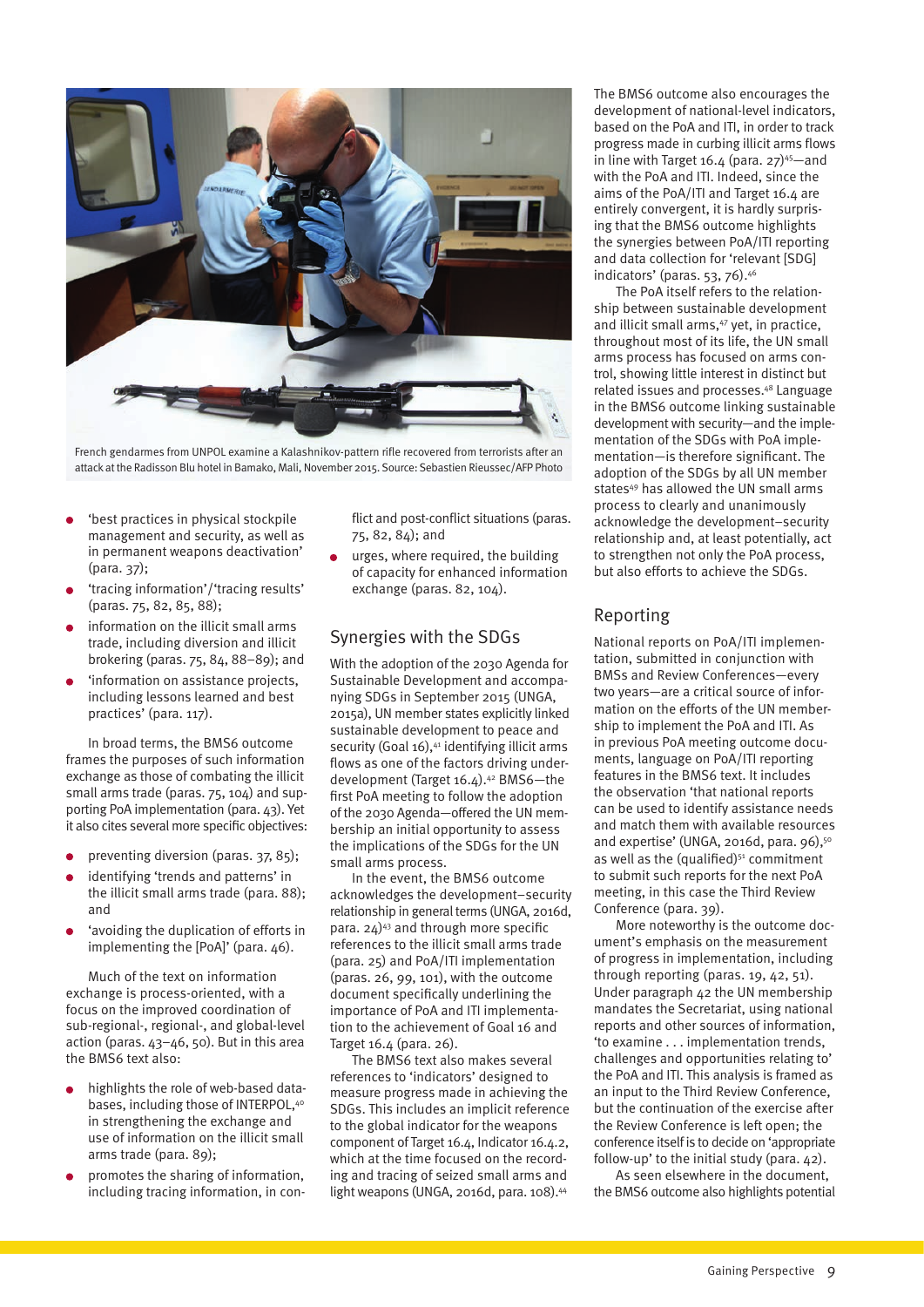synergies between PoA/ITI reporting and reporting under other instruments, in particular the 2030 Agenda for Sustainable Development (UNGA, 2016d, paras. 40–41, 53, 76, 108).

#### New technologies

The use of new technologies in small arms design and manufacture, although not always that new,52 became part of the UN small arms agenda only recently. MGE1 (2011) called attention to two issues:

- the difficulty of durably marking polymer-frame guns; and
- the challenges posed by modular weapons design to unique identification and tracing.

To these issues, MGE2 (2015) added two others:

- the 3D printing53 of small arms and light weapons; and
- the opportunities offered by new technology for enhanced small arms control<sup>54</sup>

Diplomatic discussions on these developments at the Second Review Conference (2012) and BMS5 (2014) did not result in agreed steps forward. The outcome of MGE2, a chair's summary, was not agreed by UN member states (Moldova, 2015); yet, even within this framework the question of how to meet the new challenges was mostly left pending. The MGE2 chair's summary contains many important observations, but relatively few policy recommendations.<sup>55</sup>

Like its predecessors, the BMS6 outcome notes that recent developments in small arms manufacturing, technology, and design have implications for the implementation of the PoA and ITI (UNGA, 2016d, paras. 6, 21, 71). In comparison with preceding PoA meetings, it puts greater emphasis on the fulfilment of existing commitments—especially those on small arms marking, record-keeping, and tracing—irrespective of such developments (paras. 69–70, 81). At the same time, paragraph 80 urges increased assistance 'to developing countries in order to bridge the technological divide between States, where it exists, in small arms and light weapons marking, record-keeping and tracing systems'.

The BMS6 outcome document mentions each of the four issues that have formed part of this agenda since MGE2: polymer frames (para. 69), modular weapons (para. 70), 3D printing (paras. 21, 69, 71, 81), and opportunities for strengthened small arms control (para.

18). It also echoes the call—made in the BMS5 outcome, for example<sup>56</sup>-for enhanced dialogue with the small arms industry on issues such as 'effective marking' (UNGA, 2016d, para. 79). But, once again, the BMS6 outcome is long on general acknowledgements of a problem, short on specific policy prescriptions. As before, the BMS6 outcome basically kicks the can down the road, putting the issue of new technologies on the agenda of the Third Review Conference (paras. 63, 90).

#### International assistance

Section III of the BMS6 outcome aims at building capacity for PoA and ITI implementation through the provision of international assistance, an issue that is also addressed in the PoA and ITI sections of the outcome (UNGA, 2016d, ss. I-II).<sup>57</sup> Although section III refers to both 'international cooperation' and 'assistance' in its title, its focus is on assistance that supports PoA and ITI implementation.<sup>58</sup> revisiting and developing specific themes found in the outcomes of the Second Review Conference and BMS5.59

#### Training, equipment, and technology transfer

As reflected in the BMS6 agenda and section III.A of the outcome document, the first of these themes is 'the provision of training, equipment and the transfer of technology' (UNGA, 2016a; 2016d). Regarding training, the BMS6 text emphasizes its importance in building sustainable capacity for small arms control, including in conflict and post-conflict situations (paras. 91–92, 102, 105). Likewise, it notes the need to ensure that 'cooperation and assistance programmes . . . provide for . . . the establishment of personnel career structures that retain, sustain and strengthen knowledge and skills in recipient States' (para. 91). And it links training to the provision of technology and equipment, including related 'maintenance capacity', that are essential to effective PoA and ITI implementation (para. 111).

In a similar vein, the BMS6 text stresses 'the importance of the transfer of technology and equipment' in responding to assistance needs (para.  $93$ ).<sup>60</sup> In certain cases, such as cooperation in combating the illicit cross-border trade, as

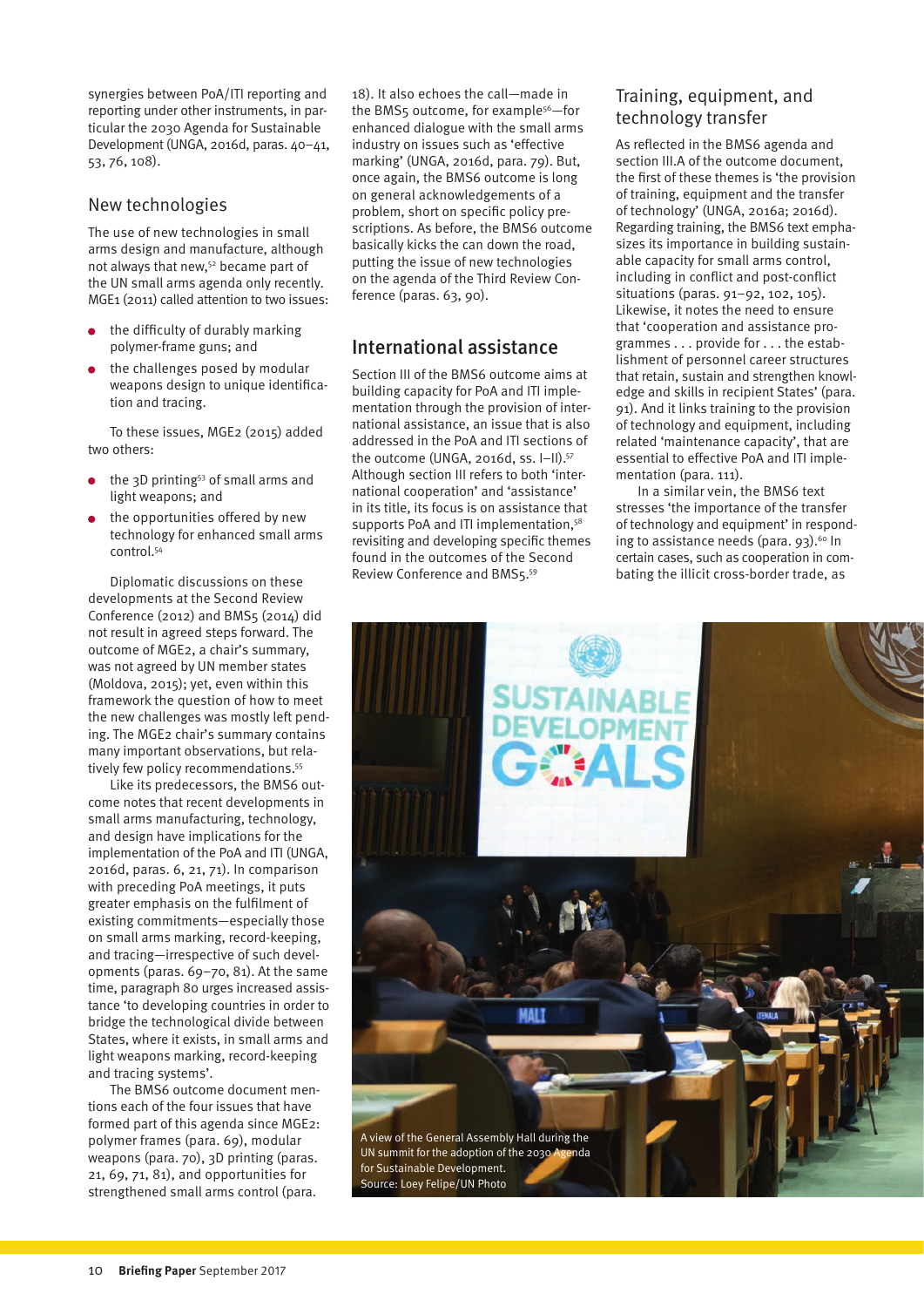well as the life-cycle management of small arms stockpiles, capacity building depends on 'the provision of related equipment' (paras. 104, 109). The outcome document further emphasizes the need to provide not only the necessary equipment, but also the capacity to maintain it (paras. 92–93, 109, 111). Paragraph 110 spells out the need for transferred technology and equipment to be sustainable, as well as suitable $64$ —echoing what is arguably the key message in the BMS6 international assistance section.

#### The adequacy, effectiveness, and sustainability of assistance

The second BMS6 theme relating to international assistance concerns its 'adequacy, effectiveness and sustainability' (UNGA, 2016a; 2016d, s. III.B). As expressed in the BMS6 outcome, the aim is to ensure the sustainability of both inputs ('continued and sustainable financial and technical assistance') and outputs ('sustainable outcomes and impacts') (paras. 91, 101). Sustainability can be strengthened by prioritizing it in programme design and implementation (paras. 91, 97) and by ensuring the national ownership of assistance programmes, including through the use of developing-country expertise and the provision of resources by the recipient country (paras. 91, 95, 113–14).

The BMS6 text encourages—and sometimes 'urge[s]'—the building of sustainable capacity for:

- the life-cycle management of small arms stockpiles (paras. 102, 109);<sup>62</sup>
- 'enhanced information exchange and cooperation for the purpose of combating the illicit cross-border trade' (para. 104);
- 'the identification, tracing and control of small arms and light weapons in conflict and post-conflict situations' (para. 105); and
- reporting on 'small arms and light weapons that have been seized and which have been recorded and traced'  $(para. 108).<sup>63</sup>$

While much of section III of the BMS6 outcome aims at ensuring the sustainability of international assistance,<sup>64</sup> the document also highlights opportunities for enhancing its effectiveness, for example by avoiding duplication and maximizing synergies when designing assistance programmes, and by strengthening the measurability of assistance frameworks (paras. 103, 116).

#### Assistance synergies and follow-up

Along with other parts of the BMS6 outcome, the international assistance section stresses potential synergies in the development, implementation, and assessment of assistance projects (UNGA, 2016d, paras. 35, 49, 99, 103, 106, 112, 117). These exist in relation to the SDGs (para. 99), between the PoA and ITI (para. 106), among donors, between donors and recipients, and across different branches of government (para. 112).

The BMS6 assistance text also features several provisions on follow-up. Next steps include updates to existing UN reports for the Third Review Conference (paras. 119a–b). $65$  The BMS6 outcome also puts the two principal themes considered at BMS6 in relation to international assistance, discussed above, on the agenda of the Third Review Conference (para. 120).

### **Taking the measure of the meeting**

#### What result?

The preceding sections have already answered the question of whether BMS6 adds anything to the growing list of PoA meeting outcomes—and to the UN small arms framework more generally. In the event, the BMS6 text further develops elements of practical PoA and ITI implementation that featured in earlier PoA meeting outcomes, including the application of the PoA and ITI to the prevention of small arms diversion, the fight against terrorism, and the promotion of security during and after armed conflict. The BMS6 text also does more than its predecessors to draw connections between the UN small arms instruments and related instruments, organizations, issues, and processes—stressing opportunities for strengthened implementation through improved cooperation, coordination, and information exchange. At the same time, the BMS6 outcome breaks fresh ground by connecting the UN small arms process with the SDGs, and by highlighting the importance of new forms of small arms trafficking and of gender.

More specifically, sources of value added in the BMS6 outcome include:

the encouragement of the use and development of multilateral guide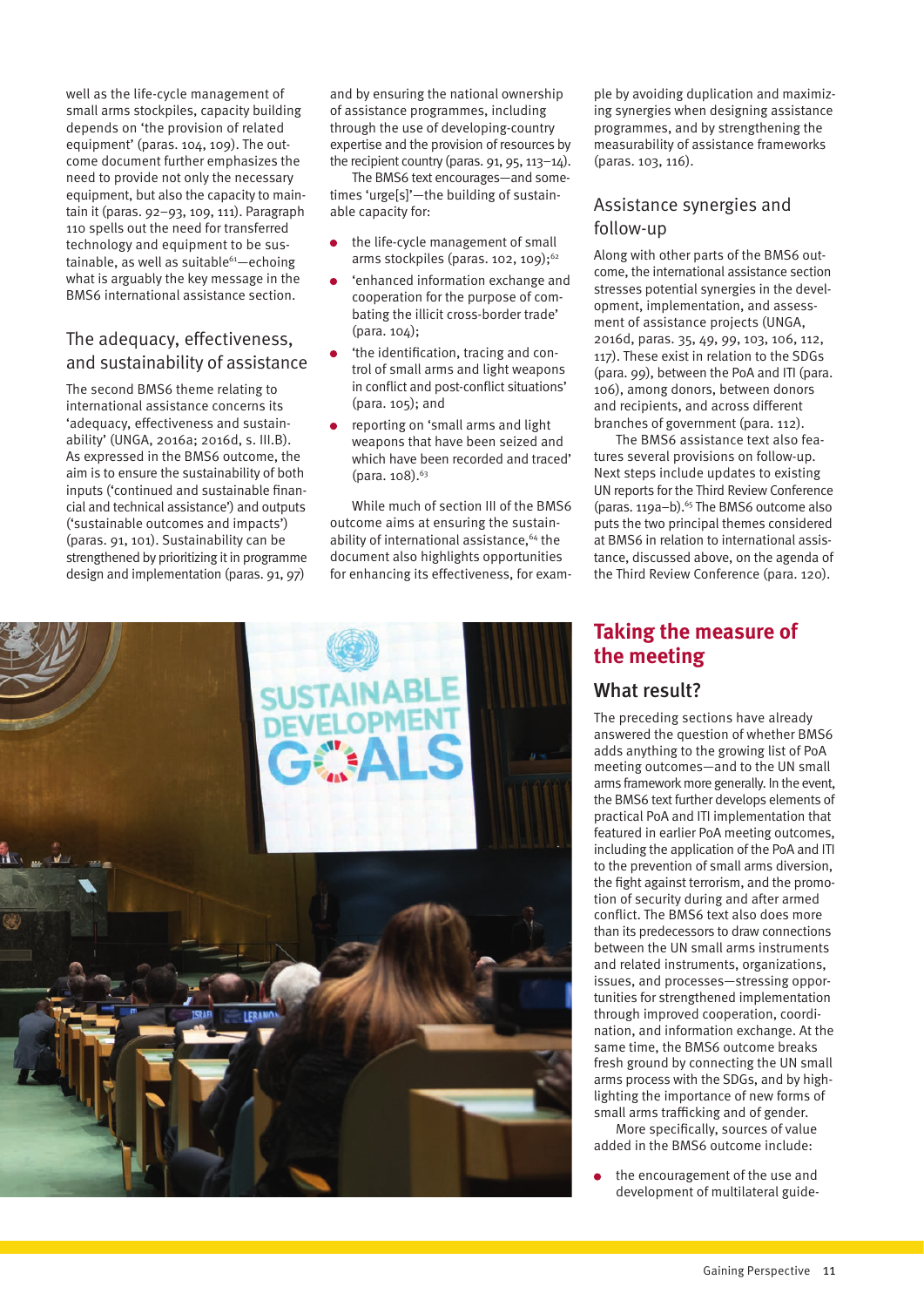lines and standards for PoA and ITI implementation (UNGA, 2016d, paras. 32, 44);

- the unqualified commitment 'to continually assess national stockpiles for surpluses' (para. 38);
- increased emphasis on a more holistic (life-cycle) approach to the management of small arms stockpiles (paras. 14, 102, 109);
- the identification of important synergies between stockpile management; weapons marking, record-keeping, and tracing; and small arms control generally (paras. 14, 18, 64, 66, 92, 106);
- the extension of the PoA reference to 'authenticated end-user certificates' (UNGA, 2001b, para. II.12) to cover the broader process of assessing declared end users and end uses before authorizing the export of small arms ('end-use certification') (UNGA, 2016d, paras. 12, 107);
- a new focus on recent developments in weapons trafficking, including the use of the internet, the illicit conversion of replica small arms into functional small arms, and the illicit reactivation of deactivated small arms (paras. 10, 31, 37, 72);
- the enumeration of practical steps for the sharing of information on diversion and diversion risks (paras. 37, 85, 89);
- the application of the PoA to counterterrorism efforts, in particular measures designed to curb diversion and international cooperation on illicit small arms (paras. 14, 37, 54, 62);
- increased emphasis on the relevance of the PoA, ITI, and small arms control generally to conflict and postconflict situations (paras. 37, 55–57, 74–75, 82–84, 105);
- recognition of the gender component of small arms problems and solutions (paras. 25, 58–61);
- increased attention to the synergies between the UN small arms instruments and related instruments, organizations, issues, and processes, with specific emphasis on cooperation, coordination, and information sharing (see 'Implementation synergies' and 'Information exchange' sections, above);
- the acknowledgement of synergies between PoA–ITI implementation and the achievement of SDG 16 and SDG Target 16.4, including in relation to reporting, data collection, and national-level indicators of progress made in implementation (see 'Synergies with the SDGs' section, above);
- greater attention to the use of national PoA/ITI reports and other sources of

information to measure progress made in PoA and ITI implementation (UNGA, 2016d, paras. 19, 42, 51); and

the further development of themes relating to international assistance found in preceding PoA meeting outcomes, with particular emphasis on ensuring the sustainability of international assistance (inputs and outputs/ outcomes/impacts) (see 'International assistance' section, above).

Inevitably, BMS6 had its share of difficulties. Issues such as the application of the PoA to ammunition and potential synergies with the ATT remained politically fraught. Nor was the meeting able to come to grips in a meaningful way with the new challenges now confronting small arms control efforts, whether relating to means and methods of production (polymerframe marking, modular weapons, 3D printing) or to modes of trafficking (the use of the internet, and illicit conversion and reactivation). Yet, despite these limitations, BMS6 has clearly strengthened the UN framework for small arms control and fulfilled what many saw as its primary task, namely to prepare 'the ground for a substantive, forward-looking' Third Review Conference (UNGA, 2016d, para. 7).

#### The road to the Third Review Conference

BMS6 has given the Third Review Conference several specific mandates, beginning with the consideration of the 'implications . . . of recent developments in small arms and light weapons manufacturing, technology and design' for PoA and ITI implementation (UNGA, 2016d, paras. 63, 90). As noted earlier, this issue has figured in PoA discussions since 2011 (MGE1), but the UN membership has yet to indicate how it will respond to these challenges. This will be one important marker of the success of the Third Review Conference the extent to which it elaborates specific solutions to developments such as polymer gun frames (marking), modular weapons (marking, record-keeping, and tracing), and 3D-printed small arms (control).

The BMS6 outcome also puts the question of national reporting on the agenda of the Third Review Conference not only the submission of national reports on PoA (and ITI) implementation in time for the Third Review Conference (para. 39),<sup>66</sup> but also 'appropriate follow-up' to the examination of 'implementation trends, challenges and opportunities' that the UN Secretariat is to present to the conference, based on national reports and other sources of information (para. 42).

Finally, as mentioned above, the BMS6 text calls for an update of existing UN reports on international assistance and puts the two principal themes considered at BMS6 in relation to assistance on the agenda of the Third Review Conference (paras. 119a-b, 120).<sup>67</sup>

Beyond these specific mandates, the Third Review Conference can look to the BMS6 outcome for a range of subjects that could be further developed and operationalized. They include:

- the life-cycle management of small arms stockpiles (see UNGA, 2016d, paras. 14, 102, 109);
- addressing new types of illicit trafficking, including those involving the internet or the illicit conversion/reactivation of replica/deactivated small arms (see paras. 10, 31, 37, 72);
- the counter-terrorism applications of the PoA and ITI (see paras. 14, 17, 28, 30, 35, 37, 54, 62);
- the conflict/post-conflict applications of the PoA and ITI (see paras. 37, 55–57, 74–75, 82–84, 105);
- the gender component of small arms problems and solutions (paras. 25, 58–61);
- synergies between the UN small arms instruments and other instruments, organizations, issues, and processes (see 'Implementation synergies' and 'Information exchange' sections, above);
- synergies between PoA–ITI implementation and the SDGs (see 'Synergies with the SDGs' section, above);
- the measurement of progress made in PoA and ITI implementation (see UNGA, 2016d, paras. 19, 42, 51);
- international assistance, in particular the sustainability of assistance (see 'International assistance' section, above); and
- international cooperation, including cooperation with INTERPOL, the WCO, relevant UN bodies, and regional and sub-regional organizations (see 'Implementation synergies' and 'Information exchange' sections, above).

While many of the topics outlined above originated in the discussions and agreed outcomes—of the Second Review Conference and BMS5, the latter meetings also provide the Third Review Conference with several independent inputs. These include the subject of stockpile management and security in general, discussed in some depth at BMS5, as well as the exchange and use of tracing information.68 In addition, the Third Review Conference will need to determine what types of meetings will be held during the period leading from the Third to the Fourth Review Conference and when—whether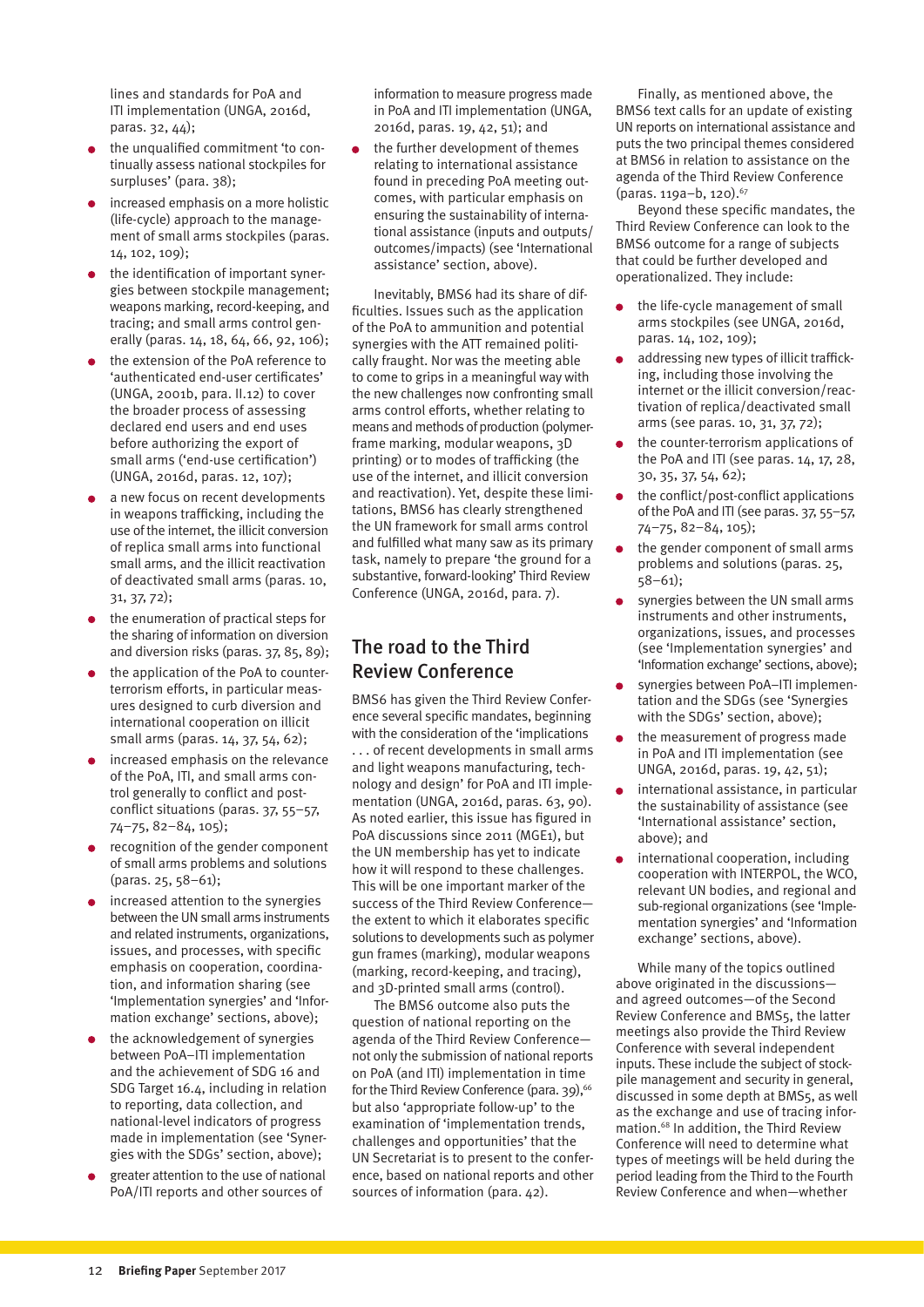the schedule of two BMSs and one MGE agreed at the Second Review Conference for 2012–18 or something different.

As noted earlier, at the Third Review Conference UN member states will also have before them the UN Secretary-General's recommendation that INTERPOL collect information regarding national points of contact and national marking practices that UN member states have committed to provide under the ITI.<sup>69</sup>

Finally, the Third Review Conference may need to wrestle with one or more of the politically sensitive issues that featured most recently at BMS6. As argued earlier, based on paragraph 9 of the BMS6 outcome, the UN membership could agree to disagree on the question of the PoA's application to ammunition and move on to other issues—or not.

The ATT is another source of potential controversy at the Third Review Conference. Political tensions notwithstanding, the ATT and PoA complement each other. The ATT translates the PoA's general commitments on export control into more specific, legally binding form. At the same time, the PoA (and ITI) add value to the ATT in areas where the latter is relatively weak, such as end-user certification (the prevention of diversion), the regulation of import and transit, and record-keeping.<sup>70</sup> A recognition of this relationship within the UN small arms framework could help countries that are, or plan to become, ATT States Parties implement the ATT and PoA in a coordinated manner streamlining changes to national norms and systems, spurring the adoption of the most effective standards, and mobilizing international support for such efforts.

#### **Conclusion**

The PoA meetings that have been held during the current 2012–18 cycle, in particular BMS6, provide the Third Review Conference with a solid platform for the next phase of global activity on small arms. The conference faces two main tasks.

The first is to further strengthen the implementation of UN small arms norms. Despite the PoA's importance as a catalyst for action, many of its commitments are vague, offering little guidance as to what, exactly, states need to do to achieve specified ends (see McDonald, 2011, p. 56). The BMS6 outcome's encouragement to use and develop multilateral guidelines and standards for PoA–ITI implementation is one solution to the PoA's lack of operational specificity. Another is to incorporate the necessary guidance in agreed meeting outcomes, as BMS6 and its predecessors have begun to do. The Third Review Conference can do more to operationalize PoA and ITI norms in the

areas mentioned earlier in the paper, such as counter-terrorism, small arms control in conflict and post-conflict situations, and the prevention of diversion throughout the small arm/light weapon life cycle.

International cooperation and assistance will also be central to strengthened PoA–ITI implementation. To this end, recent PoA meeting outcomes have underlined the need 'to ensure the adequacy, effectiveness and sustainability of assistance' (UNGA, 2016d, s. III.B title). International cooperation on small arms can be developed further. Effective implementation will also depend on the extent to which gender- and age-related considerations are taken into account in small armsrelated policies and programmes.

At the same time, strengthened PoA and ITI implementation involves recognizing and taking advantage of synergies between different types of control measures (stockpile management and recordkeeping, for example) and between the UN small arms instruments and related instruments, organizations, issues, and processes, including the SDGs.

With their focus on measurement,<sup>71</sup> the SDGs could help the UN small arms process address its long-standing measurement gap, which, among other things, means that PoA review conferences cannot really 'review progress made in the implementation' of the PoA and ITI in accordance with the original PoA mandate (UNGA, 2001b, para. IV.1.a). As emphasized in the BMS6 outcome, achieving a significant reduction in illicit arms flows by 2030, in line with Target 16.4, will depend on 'the full and effective implementation' of the PoA and ITI (UNGA, 2015a; 2016d, para. 26). In other words, if states are to track progress made in implementing Target 16.4, they will need to measure the pace—and impact—of PoA and ITI implementation.72

The second main task for the Third Review Conference is to ensure that the UN small arms framework remains relevant in the face of new security challenges and opportunities. This means addressing recent developments in small arms manufacturing, technology, and design that complicate weapons tracing and control. It also requires closing the regulatory gaps that new modes of small arms trafficking now exploit.

Finally, ensuring the UN framework's continued relevance will mean making common cause with new instruments and processes, such as the ATT and SDGs coordinating implementation in order to maximize peace and security gains at the lowest possible cost. Clearly, this will be a key imperative for the Third Review Conference—to look outside the confines of the UN small arms process, as drawn to date, in order to meet new challenges and find new energy and inspiration.  $\bullet$ 

#### **List of abbreviations**

#### **ATT**

Arms Trade Treaty

#### **BMS**

Biennial Meeting of States to Consider the Implementation of the Programme of Action to Prevent, Combat and Eradicate the Illicit Trade in Small Arms and Light Weapons in All Its Aspects

#### **DDR**

Disarmament, demobilization, and reintegration **INTEDDOL** 

International Criminal Police Organization **ITI**

International Instrument to Enable States to Identify and Trace, in a Timely and Reliable Manner, Illicit Small Arms and Light Weapons

#### **MGE**

Open-ended Meeting of Governmental Experts **PoA**

Programme of Action to Prevent, Combat and Eradicate the Illicit Trade in Small Arms and Light Weapons in All Its Aspects

#### **Review Conference**

United Nations Conference to Review Progress Made in the Implementation of the Programme of Action to Prevent, Combat and Eradicate the Illicit Trade in Small Arms and Light Weapons in All Its Aspects

#### **SDG**

Sustainable Development Goal

#### **UNODC**

UN Office on Drugs and Crime

#### **WCO**

World Customs Organization

#### **Notes**

- 1 Full title: Sixth Biennial Meeting of States to Consider the Implementation of the Programme of Action to Prevent, Combat and Eradicate the Illicit Trade in Small Arms and Light Weapons in All Its Aspects.
- 2 Full title: Third United Nations Conference to Review Progress Made in the Implementation of the Programme of Action to Prevent, Combat and Eradicate the Illicit Trade in Small Arms and Light Weapons in All Its Aspects.
- 3 See UNGA (2001b, para. IV.1.b; 2012a, annexe I, para. III.1; 2012b, para. 5). This mandate was 'recall[ed]' in UNGA (2015b, para. 6).
- 4 Political representatives of UN member states are the main participants in BMSs and review conferences. These meetings set priorities for PoA and ITI implementation (BMSs and review conferences) and development (review conferences). Openended meetings of governmental experts are, as the name indicates, expert led and focused on the exchange of information concerning 'implementation challenges and opportunities' rather than the negotiation of agreed meeting text (UNGA, 2008b, para. 13).
- 5 For an overview of PoA-related developments, specifically since BMS5 (2014), see UNGA (2016e, paras. 20–28).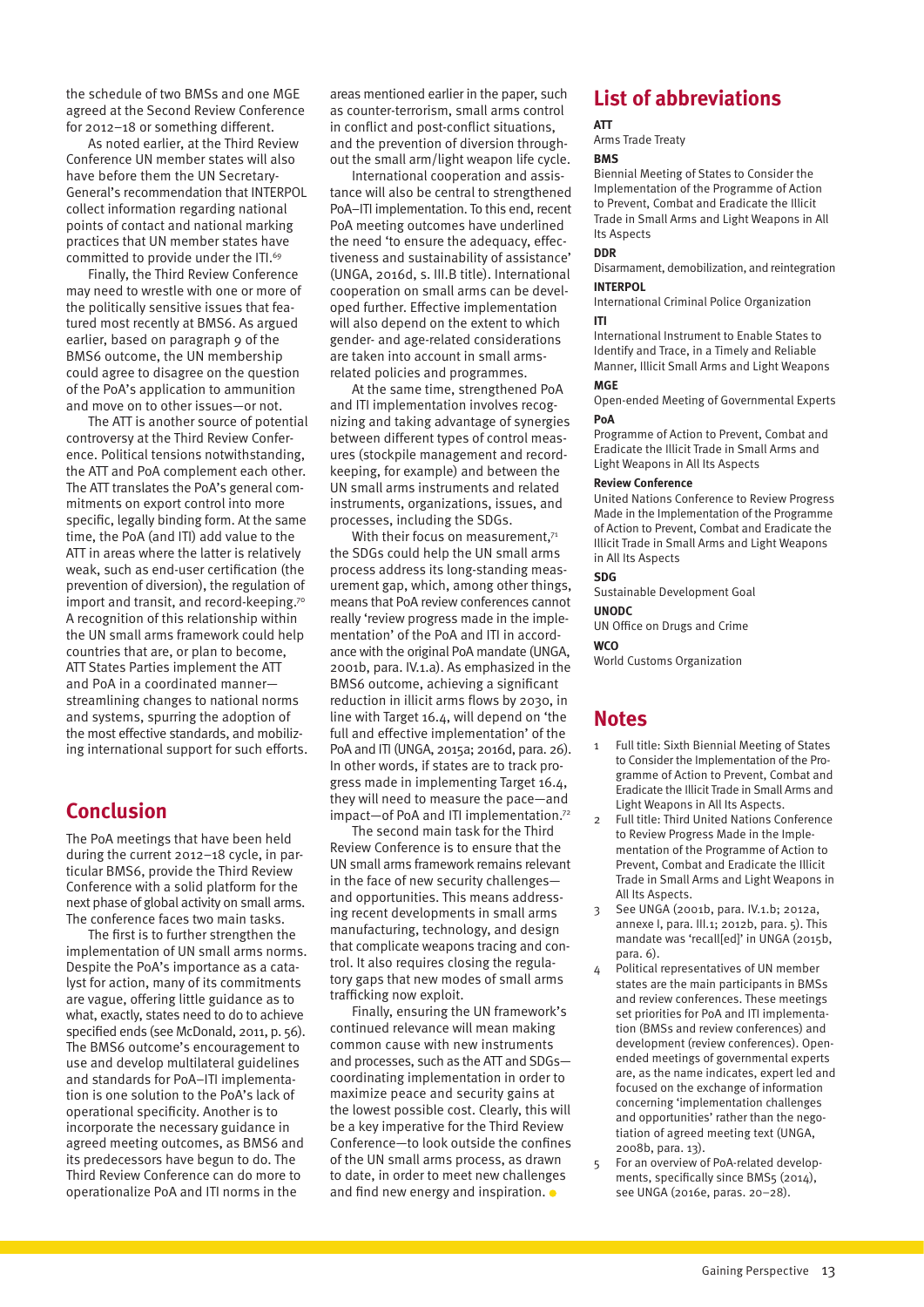- 6 Ambassador Rattray convened a total of eight informal consultations in advance of BMS6: seven at UN headquarters in New York and one at the UN Office at Geneva.
- See also Čekuolis (2008) for a presentation of the working method developed for use at BMS3 and applied, with minor modifications, to subsequent BMSs and other PoA meetings.
- 8 See also Jamaica (2016f; 2016h).
- The working papers can be accessed at UNODA (n.d. [2016]). 10 'Draft 4' was also issued as a UN document
- in all of the UN's six official languages (Jamaica, 2016j).
- 11 As indicated earlier, this was decided at an early stage. See Jamaica (2015a; 2015b; 2016a).
- 12 The PoA broaches the subject of inter-agency coordination in somewhat narrower terms (UNGA, 2001b, para. II.4). It was not until MGE1 and the Second Review Conference (2011 and 2012, respectively) that states began to emphasize the issue, especially in relation to the ITI. See McDonald (2012, pp. 7–9; 2013, p. 172). The PoA does not mention national action plans. At MGE1 states that had developed such plans stressed their value to the coordination across government of ITI implementation. See McDonald (2012, pp. 8–9). The outcome document of the Second Review Conference followed up with several explicit references to national action plans. See McDonald (2013, pp. 169–70); UNGA (2012a, annexe I, paras. I.7, II.2.l, II.3.c).
- 13 See UNGA (2008a; 2014b).
- 14 See UNGA (2016d, paras. 13–16, 18, 37–38, 66, 92, 102, 106, 109).
- 15 See, for example, UNGA (2016d, para. 14).
- 16 See also McDonald (2015, p. 4).
- 17 See also UNGA (2016d, paras. 92, 109).
- 18 The PoA mentions the need to manage and secure small arms 'transported by operational units or authorized personnel' (UNGA, 2001b, para. II.17).
- 19 See also UNGA (2016d, para. 63).
- 20 Compare UNGA (2001b, para. II.37). The reference in paragraph 54 of the BMS6 outcome to 'illegal armed groups, terrorists and other unauthorized recipients' reproduces language in the BMS5 outcome (UNGA, 2014b).
- 21 See also UNGA (2016d, para. 11).
- 22 Proposals for broader references to 'enduser certification' were made during the PoA's First Review Conference, but, given the failure of the meeting to agree on a substantive outcome, were not taken up. See McDonald, Hasan, and Stevenson (2007, p. 123).
- 23 See UNGA (2001b, para. II.27).
- 24 See, for example, UNGA (2012a, annexe I, s. I, paras. 12–13, s. II, paras. 2c, 3e; 2014b, paras. 33, 38k).
- 25 See McDonald (2015, p. 6).
- 26 In part, BMS6 language on diversion repeats BMS5 references to the diversion of small arms and light weapons 'to the illicit trade, illegal armed groups, terrorists and other unauthorized recipients' (UNGA, 2014b, paras. 6, 11, 13, 17a, 18, 27a–c), changing the BMS5 reference to 'the illicit trade' to 'illicit markets' (UNGA, 2016d, paras. 14, 37). The BMS6 outcome also uses the term 'illicit markets' on its own in three other provisions relating to diversion (paras. 16, 85, 89).
- 27 The provision mentions two databases, namely INTERPOL (n.d.a; n.d.b).
- 28 Regarding the Second Review Conference and BMS5 outcomes, see UNGA (2012a, annexe I, paras. I.14, II.2.i; 2014b, paras. 10, 17d, 31).
- 29 See also para. 89, which refers to the INTERPOL Ballistic Information Network (INTERPOL, n.d.b).
- 30 See UNGA (2008a; 2010).
- 31 See also UNGA (2005, paras. 31–32).
- 32 While the report cites three different INTERPOL information systems for firearms, logically information on national marking practices would be located in the INTERPOL Firearms Reference Table, which, based on the Canadian Firearms Reference Table, provides detailed information on a wide range of firearm models, including firearm markings, thus allowing a weapon to be uniquely identified and traced (INTERPOL, n.d.c).
- 33 In this case, the report refers both to the INTERPOL national contact network ('national central bureaus') and to the Online Directory of Competent National Authorities established for the UN Convention against Transnational Organized Crime, including its Firearms Protocol (UNGA, 2001a; 2016e, p. 9, Recommendation 2; UNODC, n.d.).
- 34 For more on the global framework, see Parker with Wilson (2016).
- 35 See the 'ITI measures' section, above, on the question of synergies between the implementation of the ITI and PoA.
- 36 See UNGA (2005, paras. 33–35).
- 37 WCO activities on small arms trafficking are summarized in WCO (n.d.).
- 38 Regarding the UN, see also UNGA (2016d, paras. 35, 82, 84).
- 39 See the preceding sections of the Briefing Paper regarding BMS6 provisions on DDR, border controls, crime, and terrorism. '[R]elevant resolutions of the United Nations' refers, among other things, to the UN's women, peace, and security agenda (see the 'PoA measures', 'Gender' subsection, above) and small arms control, including tracing, in conflict and postconflict situations (see the 'PoA measures' and 'ITI measures' sections, above).
- 40 See INTERPOL (n.d.a; n.d.b).
- 41 See also UNGA (2015a, para. 35).
- 42 Under SDG Target 16.4, UN member states resolve, 'by 2030, [to] significantly reduce illicit . . . arms flows' (UNGA, 2015a).
- 43 This paragraph repeats paragraph 35 of the 2030 Agenda (UNGA, 2015a).
- See McDonald and De Martino (2016) for the language of Indicator 16.4.2 at the time of BMS6. The UN General Assembly adopted a slightly modified version of the indicator a year later, in July 2017. See UNGA (2017).
- 45 Under the 2030 Agenda, states are to develop national-level indicators in order to complement global indicators, such as Indicator 16.4.2, in assessing progress made in the implementation of the SDGs and targets (UNGA, 2015a, para. 75). See also De Martino and Atwood (2015, pp. 2–3).
- 46 On PoA–SDG reporting synergies, see also UNGA (2016d, paras. 40–41).
- 47 See UNGA (2001b, paras. I.2–3, I.15, III.17).
- 48 The relationship between development and small arms was among the controversial issues that doomed the PoA's First Review Conference in 2006. See McDonald, Hasan, and Stevenson (2007, p. 125).
- 49 See UN (2015).
- 50 Compare UNGA (2008a, paras. 3, 7d, 7i, 27f).
- 51 In line with the PoA, paragraph 39 refers to the 'voluntary' nature of PoA reporting (UNGA, 2016d). See UNGA (2001b, para. II.33). No such reservation exists in the ITI, however, which declares that 'States will report on a biennial basis . . . on their implementation of this instrument' (UNGA, 2005, para. 36).
- 52 See King and McDonald (2015).
- 53 Also known as 'additive manufacturing'. See Jenzen-Jones (2015).
- 54 For more on each of these issues, see King and McDonald (2015); UNGA (2014a; 2016e).
- 55 See Moldova (2015, s. F). The summary, based on the MGE2 discussions, presents options for such things as the durable marking of polymer-frame weapons (see para. 51). Yet, on this point and others, the conclusion is often that 'further guidance' on the matter is needed (para. 51).
- 56 See UNGA (2014b, para. 47).
- 57 Regarding sections I and II, see UNGA (2016d, paras. 35, 49, 57, 60–61, 68, 78, 80, 82–83).
- 58 See the 'PoA measures', 'ITI measures', and 'Strengthening PoA and ITI implementation: cross-cutting issues' sections, above, regarding the provisions of the BMS6 outcome that relate to international cooperation.
- 59 With respect to the Second Review Conference, see UNGA (2012a, annexe I, para. II.5.e; annexe II, paras. 3c, 3i). With respect to BMS5, see UNGA (2014b, paras. 28–29, 36–37, 38a–d, 38.n.i).
- 60 See also UNGA (2016d, paras. 92, 111).
- 61 See also UNGA (2016d, paras. 104, 109).
- 62 See also UNGA (2016d, para. 92).
- 63 This provision mirrors the language of SDG Indicator 16.4.2 as then formulated. For more information, see McDonald and De Martino (2016).
- 64 See UNGA (2016d, paras. 91–93, 95, 97, 101–2, 104–5, 108–11, 113–14).
- 65 Relevant UN reports include UNGA (2016e, s. IV).
- 66 The UN Secretariat has set 12 February 2018 as the deadline for the submission of national reports in advance of the Third Review Conference (UNODA, n.d. [2017]).
- 67 As discussed earlier, these themes are: 'the provision of training, equipment and the transfer of technology, as well as ways to ensure the adequacy, effectiveness and sustainability of assistance for the implementation of the Programme of Action and the International Tracing Instrument, including financial and technical assistance' (UNGA, 2016d, para. 120).
- 68 See McDonald (2015, pp. 4–6).
- 69 See 'ITI measures' section, above; UNGA (2016e, p. 9, Recommendations 2–3).
- 70 See Parker with Wilson (2016, pp. 72–73).
	- 71 See UNGA (2015a, paras. 47–48, 75).
	- 72 See McDonald and De Martino (2016).

### **References**

Čekuolis, Dalius. 2008. 'Tackling the Illicit [Small Arms Trade: The Chairman Speaks.'](http://www.armscontrol.org/act/2008_10/Cekuolis)  *Arms Control Today*, Vol. 38, No. 8. October, pp. 19–24.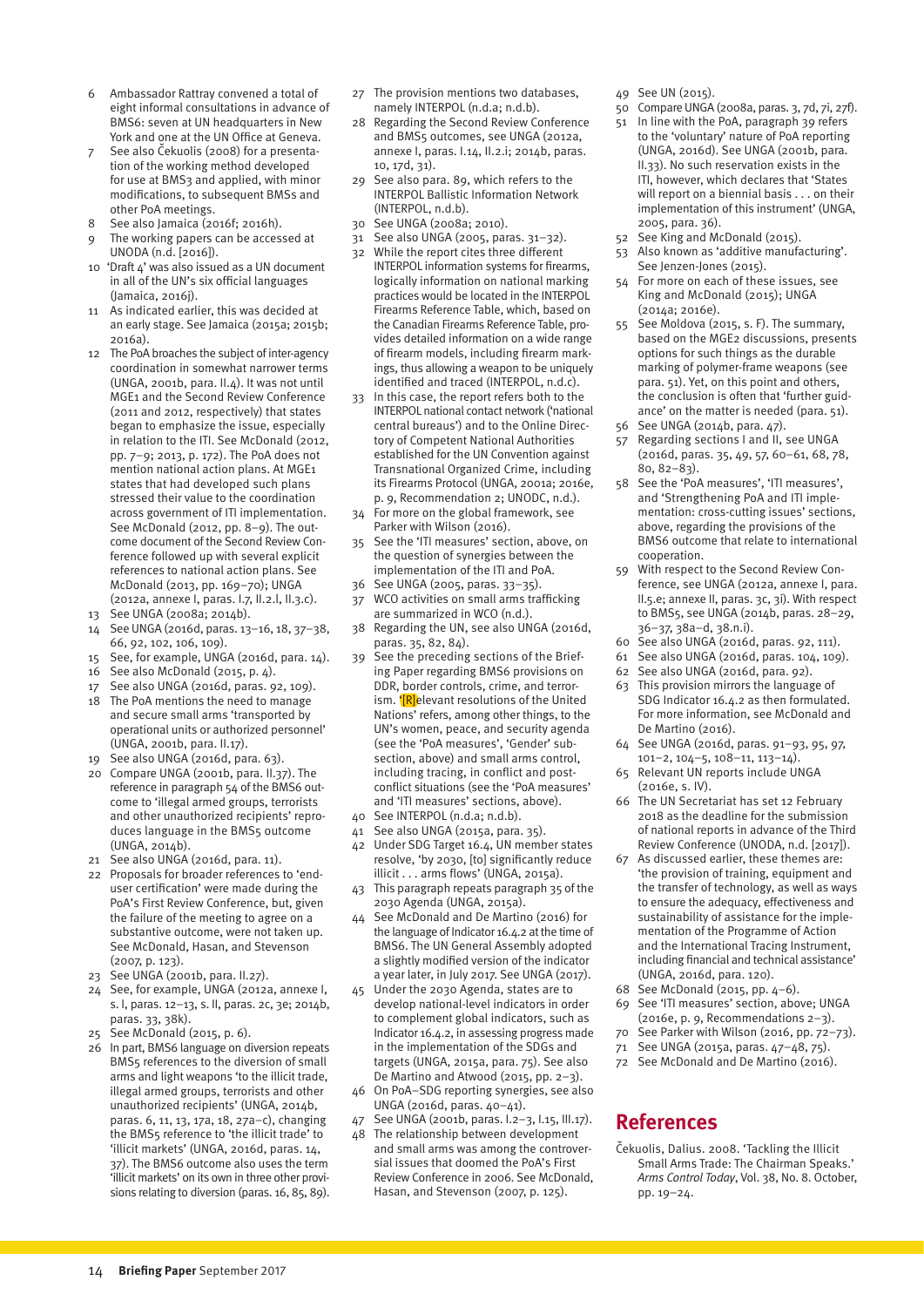- INTERPOL (International Criminal Police Organization). n.d.a. ['INTERPOL Illicit Arms Records](https://www.interpol.int/Crime-areas/Firearms/INTERPOL-Illicit-Arms-Records-and-tracing-Management-System-iARMS)  [and Tracing Management System \(iARMS\).'](https://www.interpol.int/Crime-areas/Firearms/INTERPOL-Illicit-Arms-Records-and-tracing-Management-System-iARMS)
- —. n.d.b. ['INTERPOL Ballistic Information Net](https://www.interpol.int/Crime-areas/Firearms/INTERPOL-Ballistic-Information-Network-IBIN)[work \(IBIN\).'](https://www.interpol.int/Crime-areas/Firearms/INTERPOL-Ballistic-Information-Network-IBIN)
- —. n.d.c. ['INTERPOL Firearms Reference Table](https://www.interpol.int/Crime-areas/Firearms/INTERPOL-Firearms-Reference-Table-IFRT)  [\(IFRT\).'](https://www.interpol.int/Crime-areas/Firearms/INTERPOL-Firearms-Reference-Table-IFRT)
- Jamaica. 2015a. [Letter Dated 8 December from](https://www.un.org/disarmament/bms6/) [E. Courtenay Rattray, Permanent Represent](https://www.un.org/disarmament/bms6/)[ative of Jamaica to the United Nations.](https://www.un.org/disarmament/bms6/)
- —. 2015b. [Letter Dated 18 December from E.](https://www.un.org/disarmament/bms6/)  [Courtenay Rattray, Permanent Represent](https://www.un.org/disarmament/bms6/)[ative of Jamaica to the United Nations.](https://www.un.org/disarmament/bms6/)
- —. 2016a. [Letter Dated 10 February from E.](https://www.un.org/disarmament/bms6/)  [Courtenay Rattray, Permanent Represent](https://www.un.org/disarmament/bms6/)[ative of Jamaica to the United Nations.](https://www.un.org/disarmament/bms6/)
- —. 2016b. [Letter Dated 26 February from E.](https://www.un.org/disarmament/bms6/)  [Courtenay Rattray, Permanent Represent](https://www.un.org/disarmament/bms6/)[ative of Jamaica to the United Nations.](https://www.un.org/disarmament/bms6/)
- —. 2016c. ['Zero Draft.'](https://www.un.org/disarmament/bms6/) Annexed to letter dated 26 February from E. Courtenay Rattray, Permanent Representative of Jamaica to the United Nations.
- —. 2016d. ['Draft 1.'](https://www.un.org/disarmament/bms6/) Annexed to letter dated 20 April from E. Courtenay Rattray, Permanent Representative of Jamaica to the United Nations.
- —. 2016e. [Letter Dated 13 May from E. Courte](https://www.un.org/disarmament/bms6/)[nay Rattray, Permanent Representative of](https://www.un.org/disarmament/bms6/)  [Jamaica to the United Nations.](https://www.un.org/disarmament/bms6/)
- —. 2016f. ['Draft 2.' A](https://www.un.org/disarmament/bms6/)nnexed to letter dated 13 May from E. Courtenay Rattray, Permanent Representative of Jamaica to the United Nations.
- —. 2016g. [Letter Dated 27 May from E. Courte](https://www.un.org/disarmament/bms6/)[nay Rattray, Permanent Representative of](https://www.un.org/disarmament/bms6/)  [Jamaica to the United Nations.](https://www.un.org/disarmament/bms6/)
- —. 2016h. ['Chair's Draft 3.'](https://www.un.org/disarmament/bms6/) Annexed to letter dated 27 May from E. Courtenay Rattray, Permanent Representative of Jamaica to the United Nations.
- —. 2016i. ['Chair's Draft 4.' A](https://www.un.org/disarmament/bms6/)nnexed to letter dated 3 June from E. Courtenay Rattray, Permanent Representative of Jamaica to the United Nations.
- —. 2016j. ['Chair's Draft 4.' A](http://www.un.org/Docs/journal/asp/ws.asp?m=A/CONF.192/BMS/2016/WP.1)/CONF.192/BMS/ 2016/WP.1 of 3 June.
- —. 2016k. '[Draft] Outcome of the Sixth Biennial Meeting of States to Consider the Implementation of the Programme of Action to Prevent, Combat and Eradicate the Illicit Trade in Small Arms and Light Weapons in All Its Aspects.' A/CONF.192/ BMS/2016/WP.1/Rev.1 of 8 June.
- —. 2016l. 'Draft Outcome of the Sixth Biennial Meeting of States to Consider the Implementation of the Programme of Action to Prevent, Combat and Eradicate the Illicit Trade in Small Arms and Light Weapons in All Its Aspects.' A/CONF.192/BMS/2016/ WP.1/Rev.2 of 10 June.
- —. 2016m. 'Draft Outcome of the Sixth Biennial Meeting of States to Consider the Implementation of the Programme of Action to Prevent, Combat and Eradicate the Illicit Trade in Small Arms and Light Weapons in All Its Aspects.' A/CONF.192/ BMS/2016/WP.1/Rev.3 of 10 June.
- Jenzen-Jones, N.R. 2015. 'Small Arms and Additive Manufacturing: An Assessment of 3D-printed Firearms, Components, and Accessories.' In King and McDonald, pp. 43–74.
- King, Benjamin and Glenn McDonald, eds. 2015. *[Behind the Curve: New Technologies, New](http://www.smallarmssurvey.org/fileadmin/docs/B-Occasional-papers/SAS-OP32-Behind-the-Curve.pdf)  [Control Challenges](http://www.smallarmssurvey.org/fileadmin/docs/B-Occasional-papers/SAS-OP32-Behind-the-Curve.pdf)*. Occasional Paper No. 32. Geneva: Small Arms Survey. February.
- De Martino, Luigi and David Atwood. 2015. *[Reducing Illicit Arms Flows and the New](http://www.smallarmssurvey.org/fileadmin/docs/H-Research_Notes/SAS-Research-Note-50.pdf)  [Development Agenda](http://www.smallarmssurvey.org/fileadmin/docs/H-Research_Notes/SAS-Research-Note-50.pdf)*. Research Note No. 50. Geneva: Small Arms Survey. March.
- McDonald, Glenn. 2011. 'Fact or Fiction? The UN Small Arms Process.' In Small Arms Survey. *Small Arms Survey 2011: States of Security*. Cambridge: Cambridge University Press, pp. 42–67.
- —. 2012. *[Precedent in the Making: The UN](http://www.smallarmssurvey.org/fileadmin/docs/G-Issue-briefs/SAS-IB5-Precedent-in-the-making.pdf)  [Meeting of Governmental Experts](http://www.smallarmssurvey.org/fileadmin/docs/G-Issue-briefs/SAS-IB5-Precedent-in-the-making.pdf)*. Issue Brief No. 5. Geneva: Small Arms Survey. March.
- —. 2013. 'Second Wind: The PoA's 2012 Review Conference.' In Small Arms Survey. *Small Arms Survey 2013: Everyday Dangers*. Cambridge: Cambridge University Press, pp. 160–77.
- —. 2015. *[One Meeting after Another: UN Pro](http://www.smallarmssurvey.org/fileadmin/docs/G-Issue-briefs/SAS-IB12-UN-Process-Update.pdf)[cess Update](http://www.smallarmssurvey.org/fileadmin/docs/G-Issue-briefs/SAS-IB12-UN-Process-Update.pdf)*. Issue Brief No. 12. Geneva: Small Arms Survey. February.
- and Luigi De Martino. 2016. *Measuring Illicit Arms Flows: SDG Target 16.4*. Research Note No. 57. Geneva: Small Arms Survey. May.
- —, Sahar Hasan, and Chris Stevenson. 2007. 'Back to Basics: Transfer Controls in Global Perspective.' In Small Arms Survey. *Small Arms Survey 2007: Guns and the City*. Cambridge: Cambridge University Press, pp. 116–43.
- Moldova. 2015. *[Second Open-ended Meeting](http://undocs.org/A/70/115)  [of Governmental Experts on the Programme](http://undocs.org/A/70/115)  [of Action to Prevent, Combat and Eradicate](http://undocs.org/A/70/115)  [the Illicit Trade in Small Arms and Light](http://undocs.org/A/70/115)  [Weapons in All Its Aspects, 1–5 June 2015:](http://undocs.org/A/70/115)  [Summary by the Chair](http://undocs.org/A/70/115)*. A/70/115 of 26 June (annexe).
- Parker, Sarah with Marcus Wilson. 2016. *[A Guide](http://www.smallarmssurvey.org/publications/by-type/handbooks/a-diplomats-guide-to-the-un-small-arms-process.html)  [to the UN Small Arms Process: 2016 Update](http://www.smallarmssurvey.org/publications/by-type/handbooks/a-diplomats-guide-to-the-un-small-arms-process.html)*. Geneva: Small Arms Survey. June.
- UN (United Nations). 2015. ['Historic New Sus](http://www.un.org/sustainabledevelopment/blog/2015/09/historic-new-sustainable-development-agenda-unanimously-adopted-by-193-un-members/)[tainable Development Agenda Unanimously](http://www.un.org/sustainabledevelopment/blog/2015/09/historic-new-sustainable-development-agenda-unanimously-adopted-by-193-un-members/)  [Adopted by 193 UN Members.' 2](http://www.un.org/sustainabledevelopment/blog/2015/09/historic-new-sustainable-development-agenda-unanimously-adopted-by-193-un-members/)5 September.
- UNCASA (United Nations Coordinating Action on Small Arms). n.d. ['International Small](http://www.smallarmsstandards.org/isacs/)  [Arms Control Standards.'](http://www.smallarmsstandards.org/isacs/)
- UNGA (United Nations General Assembly). 2001a. [Protocol against the Illicit Manu](http://www.unodc.org/pdf/crime/a_res_55/255e.pdf)[facturing of and Trafficking in Firearms,](http://www.unodc.org/pdf/crime/a_res_55/255e.pdf)  [Their Parts and Components and Ammu](http://www.unodc.org/pdf/crime/a_res_55/255e.pdf)[nition, Supplementing the United Nations](http://www.unodc.org/pdf/crime/a_res_55/255e.pdf)  [Convention against Transnational Organized](http://www.unodc.org/pdf/crime/a_res_55/255e.pdf)  [Crime \('UN Firearms Protocol'\). A](http://www.unodc.org/pdf/crime/a_res_55/255e.pdf)dopted 31 May. In force 3 July 2005. A/RES/55/255 of 8 June.
- —. 2001b. [Programme of Action to Prevent,](http://www.poa-iss.org/PoA/PoA.aspx)  [Combat and Eradicate the Illicit Trade in](http://www.poa-iss.org/PoA/PoA.aspx)  [Small Arms and Light Weapons in All Its](http://www.poa-iss.org/PoA/PoA.aspx)  [Aspects \('Programme of Action/PoA'\).](http://www.poa-iss.org/PoA/PoA.aspx)  A/CONF.192/15 of 20 July.
- —. 2005. [International Instrument to Enable](http://www.poa-iss.org/InternationalTracing/InternationalTracing.aspx)  [States to Identify and Trace, in a Timely](http://www.poa-iss.org/InternationalTracing/InternationalTracing.aspx)  [and Reliable Manner, Illicit Small Arms](http://www.poa-iss.org/InternationalTracing/InternationalTracing.aspx)  [and Light Weapons \('International Tracing](http://www.poa-iss.org/InternationalTracing/InternationalTracing.aspx)  [Instrument/ITI'\). A](http://www.poa-iss.org/InternationalTracing/InternationalTracing.aspx)dopted 8 December. A/60/88 of 27 June (annexe).
- —. 2008a. O[utcome of the Third Biennial Meet](http://www.poa-iss.org/DocsUpcomingEvents/ENN0846796.pdf)[ing of States to Consider the Implementation](http://www.poa-iss.org/DocsUpcomingEvents/ENN0846796.pdf)  [of the Programme of Action to Prevent,](http://www.poa-iss.org/DocsUpcomingEvents/ENN0846796.pdf)  [Combat and Eradicate the Illicit Trade in](http://www.poa-iss.org/DocsUpcomingEvents/ENN0846796.pdf)  [Small Arms and Light Weapons in All Its](http://www.poa-iss.org/DocsUpcomingEvents/ENN0846796.pdf)  [Aspects. A](http://www.poa-iss.org/DocsUpcomingEvents/ENN0846796.pdf)dopted 18 July. A/CONF.192/ BMS/2008/3 of 20 August (s. IV).
- —. 2008b. [Resolution 63/72, adopted 2 Decem](http://www.un.org/ga/search/view_doc.asp?symbol=A/RES/63/72&Lang=E)[ber.](http://www.un.org/ga/search/view_doc.asp?symbol=A/RES/63/72&Lang=E) A/RES/63/72 of 12 January 2009.
- —. 2010. [Outcome of the Fourth Biennial](http://www.poa-iss.org/BMS4/Outcome/BMS4-Outcome-E.pdf)  [Meeting of States to Consider the Imple-](http://www.poa-iss.org/BMS4/Outcome/BMS4-Outcome-E.pdf)

[mentation of the Programme of Action](http://www.poa-iss.org/BMS4/Outcome/BMS4-Outcome-E.pdf)  [to Prevent, Combat and Eradicate the](http://www.poa-iss.org/BMS4/Outcome/BMS4-Outcome-E.pdf)  [Illicit Trade in Small Arms and Light Weap](http://www.poa-iss.org/BMS4/Outcome/BMS4-Outcome-E.pdf)[ons in All Its Aspects.](http://www.poa-iss.org/BMS4/Outcome/BMS4-Outcome-E.pdf) Adopted 18 June. A/CONF.192/BMS/2010/3 of 30 June (s. V).

- —. 2012a. *[Report of the United Nations Con](http://www.poa-iss.org/RevCon2/Documents/RevCon-DOC/Outcome/PoA-RevCon2-Outcome-E.pdf)[ference to Review Progress Made in the](http://www.poa-iss.org/RevCon2/Documents/RevCon-DOC/Outcome/PoA-RevCon2-Outcome-E.pdf)  [Implementation of the Programme of](http://www.poa-iss.org/RevCon2/Documents/RevCon-DOC/Outcome/PoA-RevCon2-Outcome-E.pdf)  [Action to Prevent, Combat and Eradicate](http://www.poa-iss.org/RevCon2/Documents/RevCon-DOC/Outcome/PoA-RevCon2-Outcome-E.pdf)  [the Illicit Trade in Small Arms and Light](http://www.poa-iss.org/RevCon2/Documents/RevCon-DOC/Outcome/PoA-RevCon2-Outcome-E.pdf)  [Weapons in All Its Aspects](http://www.poa-iss.org/RevCon2/Documents/RevCon-DOC/Outcome/PoA-RevCon2-Outcome-E.pdf)*. A/CONF.192/ 2012/RC/4 of 18 September.
- —. 2012b[. Resolution 67/58, adopted 3 Decem](http://www.un.org/en/ga/search/view_doc.asp?symbol=A/RES/67/58)[ber. A](http://www.un.org/en/ga/search/view_doc.asp?symbol=A/RES/67/58)/RES/67/58 of 4 January 2013.
- —. 2013. Arms Trade Treaty. ['Certified True](https://treaties.un.org/Pages/ViewDetails.aspx?src=IND&mtdsg_no=XXVI-8&chapter=26&clang=_en)  [Copy \(XXVI-8\).'](https://treaties.un.org/Pages/ViewDetails.aspx?src=IND&mtdsg_no=XXVI-8&chapter=26&clang=_en) Adopted 2 April. In force 24 December 2014.
- —. 2014a. *[Recent Developments in Small Arms](http://www.un-arm.org/BMS5/)  [and Light Weapons Manufacturing, Tech](http://www.un-arm.org/BMS5/)[nology and Design and Implications for](http://www.un-arm.org/BMS5/)  [the Implementation of the International](http://www.un-arm.org/BMS5/)  [Instrument to Enable States to Identify](http://www.un-arm.org/BMS5/)  [and Trace, in a Timely and Reliable](http://www.un-arm.org/BMS5/)  [Manner, Illicit Small Arms and Light](http://www.un-arm.org/BMS5/)  [Weapons: Report of the Secretary-General](http://www.un-arm.org/BMS5/)*. A/CONF.192/BMS/2014/1 of 6 May.
- 2014b. [Outcome of the Fifth Biennial Meet](http://www.un-arm.org/BMS5/)[ing of States to Consider the Implementa](http://www.un-arm.org/BMS5/)[tion of the Programme of Action to Prevent,](http://www.un-arm.org/BMS5/)  [Combat and Eradicate the Illicit Trade in](http://www.un-arm.org/BMS5/)  [Small Arms and Light Weapons in All Its](http://www.un-arm.org/BMS5/)  [Aspects. A](http://www.un-arm.org/BMS5/)dopted 20 June. A/CONF.192/ BMS/2014/2 of 26 June (annexe).
- —. 2015a. [Transforming Our World: The 2030](http://www.un.org/ga/search/view_doc.asp?symbol=A/RES/70/1&Lang=E)  [Agenda for Sustainable Development.](http://www.un.org/ga/search/view_doc.asp?symbol=A/RES/70/1&Lang=E)  Resolution 70/1 of 25 September. A/RES/ 70/1 of 21 October.
- —. 2015b. [Resolution 70/49, adopted 7 Decem](http://www.un.org/en/ga/search/view_doc.asp?symbol=A/RES/70/49)[ber. A](http://www.un.org/en/ga/search/view_doc.asp?symbol=A/RES/70/49)/RES/70/49 of 11 December.
- —. 2016a. ['Provisional Agenda.' A](https://www.un.org/disarmament/bms6/)/CONF.192/ BMS/2016/L.1 of 29 March.
- —. 2016b. ['Provisional Programme of Work.'](https://www.un.org/disarmament/bms6/)  A/CONF.192/BMS/2016/L.2 of 29 April.
- —. 2016c. *[Report of the Sixth Biennial Meeting](https://www.un.org/disarmament/bms6/)  [of States to Consider the Implementation](https://www.un.org/disarmament/bms6/)  [of the Programme of Action to Prevent,](https://www.un.org/disarmament/bms6/)  [Combat and Eradicate the Illicit Trade in](https://www.un.org/disarmament/bms6/)  [Small Arms and Light Weapons in All Its](https://www.un.org/disarmament/bms6/)  [Aspects.](https://www.un.org/disarmament/bms6/)* Adopted 10 June. A/CONF.192/ BMS/2016/2 of 15 June.
- —. 2016d. [Outcome of the Sixth Biennial Meet](https://www.un.org/disarmament/bms6/)[ing of States to Consider the Implementa](https://www.un.org/disarmament/bms6/)[tion of the Programme of Action to Prevent,](https://www.un.org/disarmament/bms6/)  [Combat and Eradicate the Illicit Trade in](https://www.un.org/disarmament/bms6/)  [Small Arms and Light Weapons in All Its](https://www.un.org/disarmament/bms6/)  [Aspects. A](https://www.un.org/disarmament/bms6/)dopted 10 June. A/CONF.192/ BMS/2016/2 of 15 June (annexe).
- —. 2016e. *[The Illicit Trade in Small Arms and](https://www.un.org/disarmament/bms6/)  [Light Weapons in All Its Aspects: Report of](https://www.un.org/disarmament/bms6/)  [the Secretary-General](https://www.un.org/disarmament/bms6/)*. A/71/438–A/CONF. 192/BMS/2016/1 of 4 October.
- —. 2017. [Resolution 71/313, adopted 6 July.](http://www.un.org/en/development/desa/population/migration/generalassembly/docs/globalcompact/A_RES_71_313.pdf)  A/RES/71/313 of 10 July.
- UNODA (United Nations Office for Disarmament Affairs). n.d. ['Programme of Action:](http://www.poa-iss.org/Poa/NationalContacts.aspx)  [National Points of Contact.' A](http://www.poa-iss.org/Poa/NationalContacts.aspx)ccessed 17 January 2017.
- —. n.d. [2016]. ['Sixth Biennial Meeting of States](https://www.un.org/disarmament/bms6/)  [on the Programme of Action: 6–10 June](https://www.un.org/disarmament/bms6/)  [2016, New York.'](https://www.un.org/disarmament/bms6/)
- —. n.d. [2017]. ['Third Review Conference on](https://www.un.org/disarmament/convarms/revcon3/)  [the Programme of Action.'](https://www.un.org/disarmament/convarms/revcon3/)
- UNODC (United Nations Office on Drugs and Crime). n.d. ['Online Directory of Compe](https://www.unodc.org/cld/en/v3/sherloc/cnadir.html)[tent National Authorities.'](https://www.unodc.org/cld/en/v3/sherloc/cnadir.html)
- WCO (World Customs Organization). n.d. ['Security Programme.'](http://www.wcoomd.org/en/topics/enforcement-and-compliance/activities-and-programmes/security-programme.aspx)